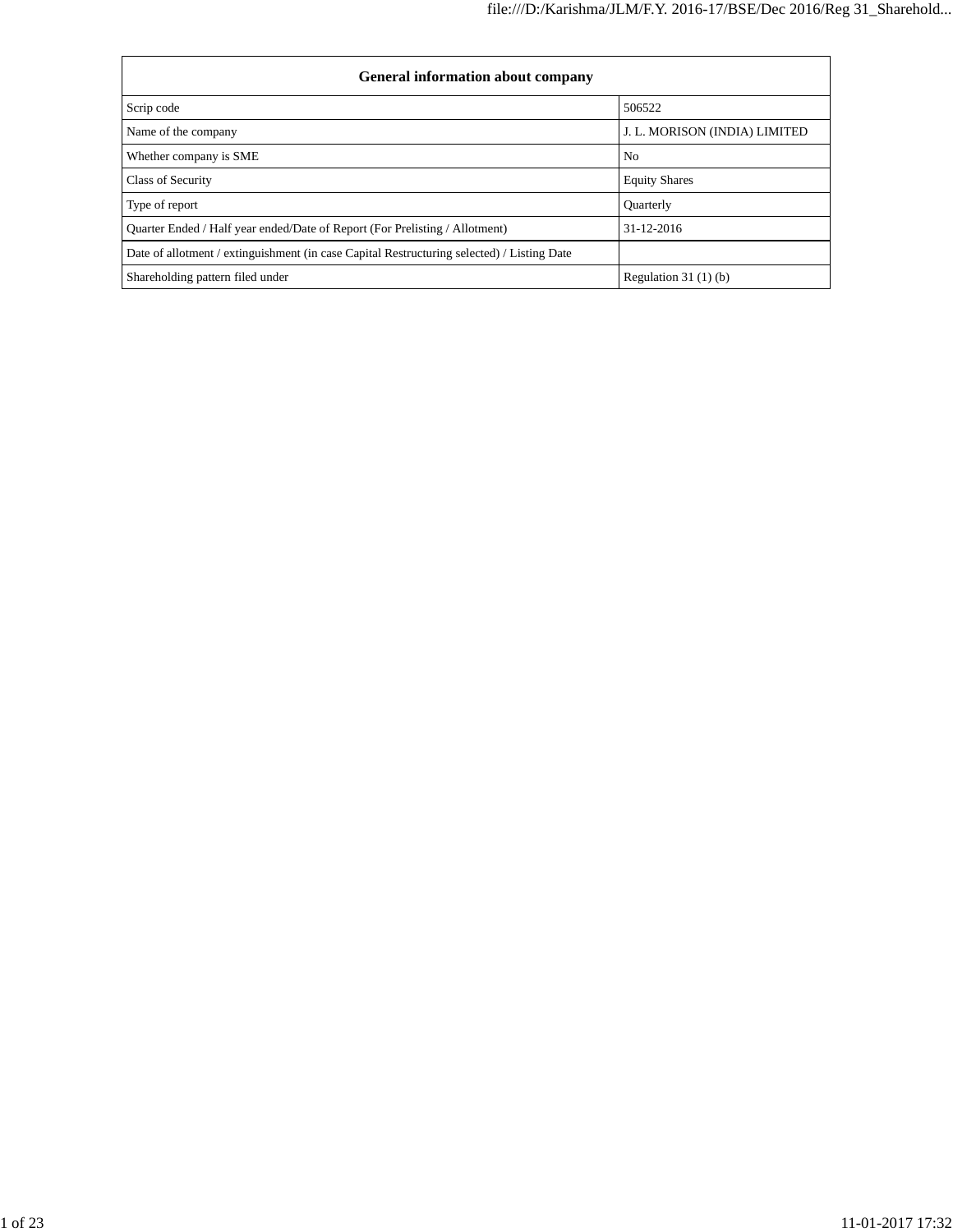| Sr. No. | Particular                                                                             | Yes/No         |
|---------|----------------------------------------------------------------------------------------|----------------|
|         | Whether the Listed Entity has issued any partly paid up shares?                        | No.            |
|         | Whether the Listed Entity has issued any Convertible Securities?                       | N <sub>0</sub> |
|         | Whether the Listed Entity has issued any Warrants?                                     | No.            |
|         | Whether the Listed Entity has any shares against which depository receipts are issued? | N <sub>0</sub> |
|         | Whether the Listed Entity has any shares in locked-in?                                 | N <sub>0</sub> |
| 6       | Whether any shares held by promoters are pledge or otherwise encumbered?               | N <sub>0</sub> |
|         | Whether company has equity shares with differential voting rights?                     | N <sub>0</sub> |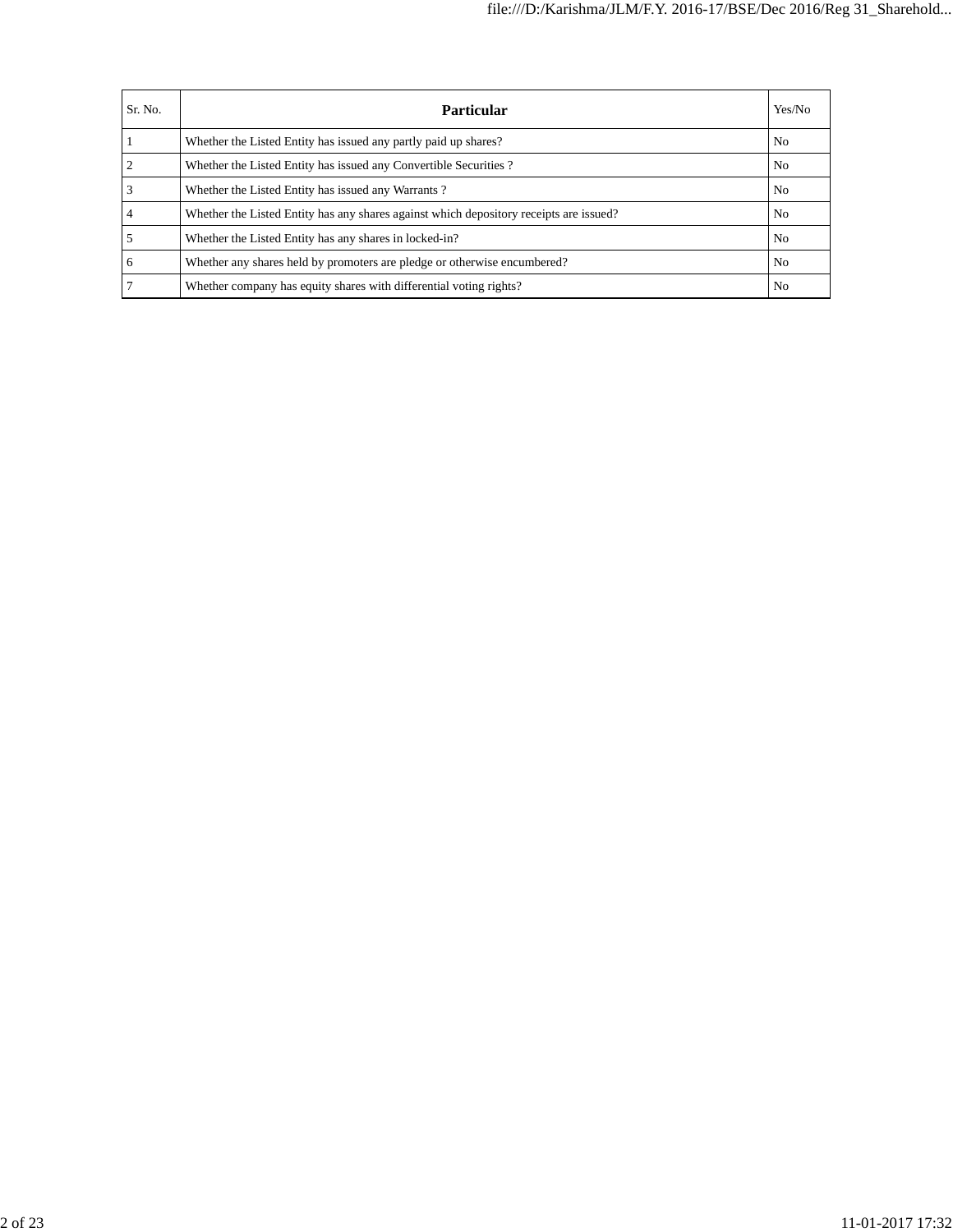|               | Table I - Summary Statement holding of specified securities |                         |                         |                            |                          |                          |                                                  |                                                                  |               |                           |                     |  |
|---------------|-------------------------------------------------------------|-------------------------|-------------------------|----------------------------|--------------------------|--------------------------|--------------------------------------------------|------------------------------------------------------------------|---------------|---------------------------|---------------------|--|
| Category<br>( |                                                             |                         | No. of                  | No. Of<br>Partly           | No. Of<br>shares         | Total nos.               | Shareholding as<br>a % of total no.<br>of shares | Number of Voting Rights held in each<br>class of securities (IX) |               |                           |                     |  |
|               | Category of<br>shareholder                                  | Nos. Of<br>shareholders | fully paid<br>up equity | paid-up<br>equity          | underlying<br>Depository | shares held<br>$(VII) =$ | (calculated as<br>per SCRR,                      |                                                                  |               | No of Voting (XIV) Rights | Total as a          |  |
|               | (II)                                                        | (III)                   | shares<br>held $(IV)$   | shares<br>$\text{held}(V)$ | Receipts<br>(VI)         | $(IV)+(V)+$<br>(VI)      | 1957) (VIII) As<br>a % of<br>$(A+B+C2)$          | Class<br>eg: X                                                   | Class<br>eg:y | Total                     | $%$ of<br>$(A+B+C)$ |  |
| (A)           | Promoter &<br>Promoter<br>Group                             | 15                      | 1022307                 |                            |                          | 1022307                  | 74.89                                            | 1022307                                                          |               | 1022307 74.89             |                     |  |
| (B)           | Public                                                      | 3383                    | 342727                  |                            |                          | 342727                   | 25.11                                            | 342727                                                           |               | 342727                    | 25.11               |  |
| (C)           | Non<br>Promoter-<br>Non Public                              |                         |                         |                            |                          |                          |                                                  |                                                                  |               |                           |                     |  |
| (C1)          | <b>Shares</b><br>underlying<br><b>DRs</b>                   |                         |                         |                            |                          |                          |                                                  |                                                                  |               |                           |                     |  |
| (C2)          | Shares held<br>by<br>Employee<br><b>Trusts</b>              |                         |                         |                            |                          |                          |                                                  |                                                                  |               |                           |                     |  |
|               | Total                                                       | 3398                    | 1365034                 |                            |                          | 1365034                  | 100                                              | 1365034                                                          |               | 1365034 100               |                     |  |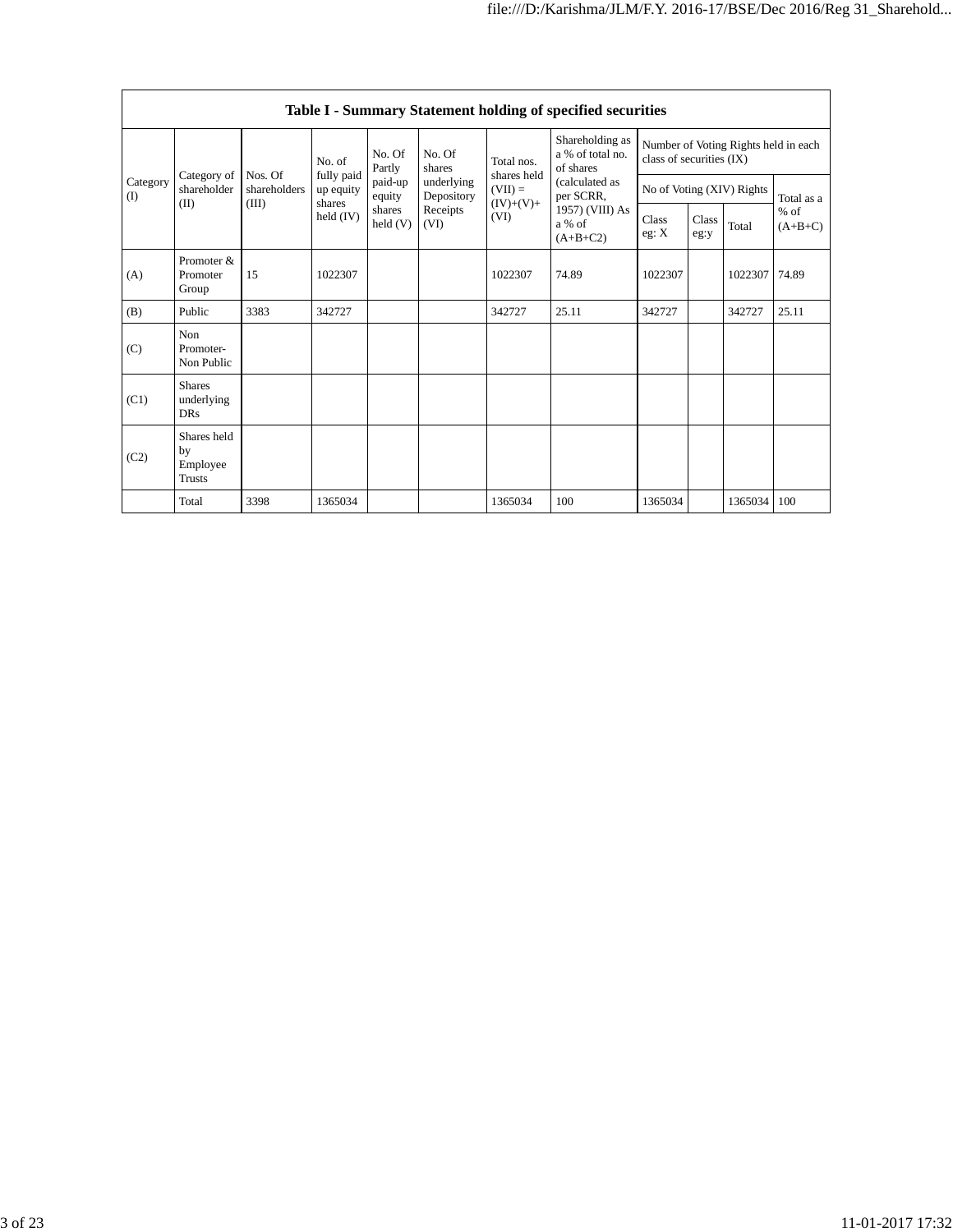|                          | Table I - Summary Statement holding of specified securities |                                                                                                                                              |            |                                                                                                               |                                                                                                            |                                        |                                                    |                                                                               |                                                |                                       |  |  |
|--------------------------|-------------------------------------------------------------|----------------------------------------------------------------------------------------------------------------------------------------------|------------|---------------------------------------------------------------------------------------------------------------|------------------------------------------------------------------------------------------------------------|----------------------------------------|----------------------------------------------------|-------------------------------------------------------------------------------|------------------------------------------------|---------------------------------------|--|--|
| Category<br>$($ $\Gamma$ | Category of<br>shareholder<br>(II)                          | No. Of<br>No. of<br><b>Shares</b><br><b>Shares</b><br>Underlying<br>Outstanding<br>Outstanding<br>convertible<br>securities $(X)$<br>$(X_i)$ | Underlying | No. Of Shares<br>Underlying<br>Outstanding<br>convertible<br>securities and<br>No. Of<br>Warrants (Xi)<br>(a) | Shareholding, as<br>a % assuming<br>full conversion of<br>convertible<br>securities (as a<br>percentage of | Number of<br>Locked in<br>shares (XII) |                                                    | Number of<br><b>Shares</b><br>pledged or<br>otherwise<br>encumbered<br>(XIII) |                                                | Number of<br>equity shares<br>held in |  |  |
|                          |                                                             |                                                                                                                                              | Warrants   |                                                                                                               | diluted share<br>capital) $(XI)=$<br>$(VII)+(X)$ As a %<br>of $(A+B+C2)$                                   | N <sub>O</sub><br>(a)                  | As a %<br>of total<br><b>Shares</b><br>held<br>(b) | No.<br>(a)                                                                    | As a %<br>of total<br><b>Shares</b><br>held(b) | dematerialized<br>form $(XIV)$        |  |  |
| (A)                      | Promoter &<br>Promoter<br>Group                             |                                                                                                                                              |            |                                                                                                               | 74.89                                                                                                      |                                        |                                                    |                                                                               |                                                | 1022307                               |  |  |
| (B)                      | Public                                                      |                                                                                                                                              |            |                                                                                                               | 25.11                                                                                                      |                                        |                                                    |                                                                               |                                                | 291587                                |  |  |
| (C)                      | Non<br>Promoter-<br>Non Public                              |                                                                                                                                              |            |                                                                                                               |                                                                                                            |                                        |                                                    |                                                                               |                                                |                                       |  |  |
| (C1)                     | <b>Shares</b><br>underlying<br><b>DRs</b>                   |                                                                                                                                              |            |                                                                                                               |                                                                                                            |                                        |                                                    |                                                                               |                                                |                                       |  |  |
| (C2)                     | Shares held<br>by<br>Employee<br><b>Trusts</b>              |                                                                                                                                              |            |                                                                                                               |                                                                                                            |                                        |                                                    |                                                                               |                                                |                                       |  |  |
|                          | Total                                                       |                                                                                                                                              |            |                                                                                                               | 100                                                                                                        |                                        |                                                    |                                                                               |                                                | 1313894                               |  |  |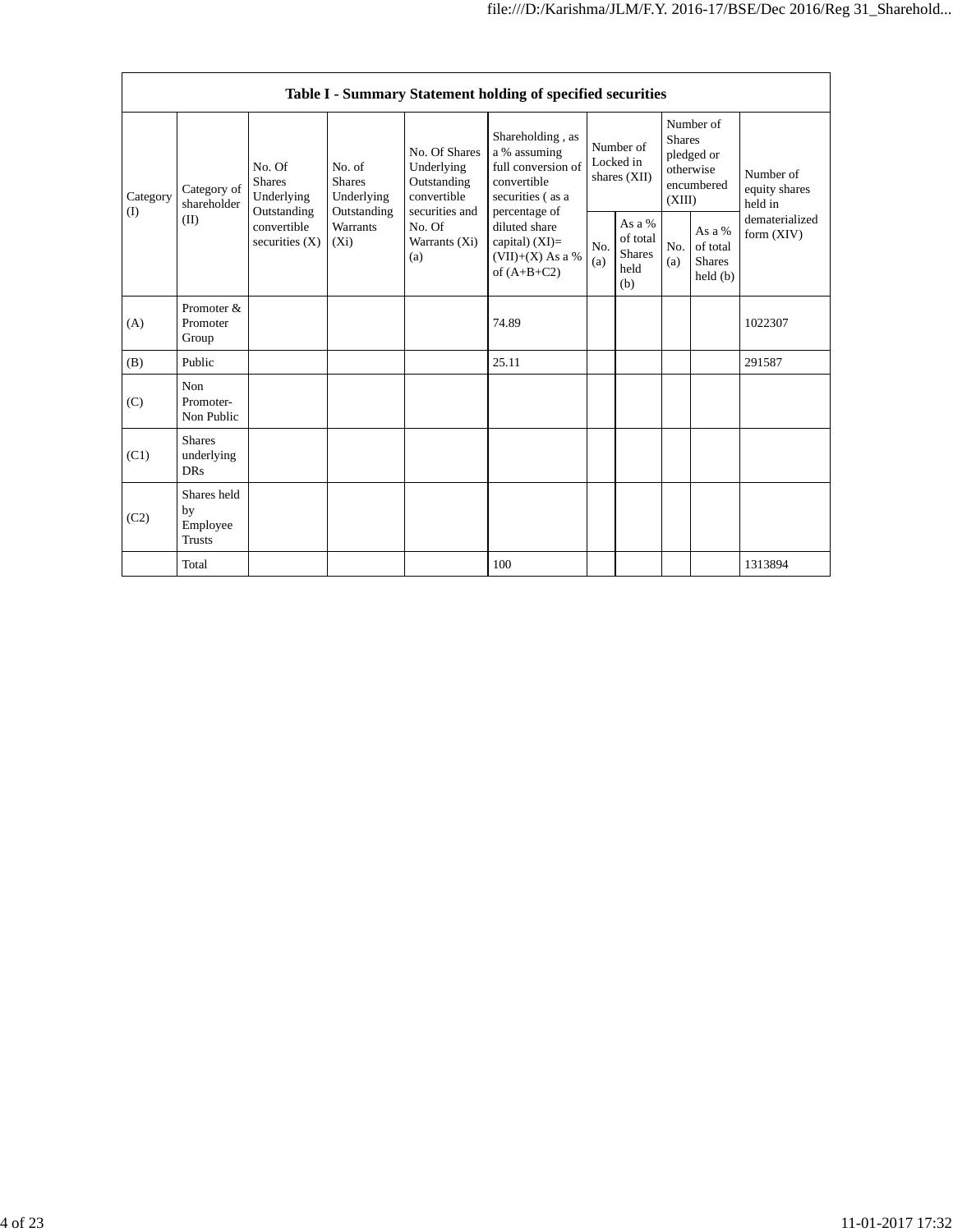|                                                                                            | Table II - Statement showing shareholding pattern of the Promoter and Promoter Group                                |                                  |                             |                             |                                              |                        |                                                                                  |                                                                  |               |               |                           |  |
|--------------------------------------------------------------------------------------------|---------------------------------------------------------------------------------------------------------------------|----------------------------------|-----------------------------|-----------------------------|----------------------------------------------|------------------------|----------------------------------------------------------------------------------|------------------------------------------------------------------|---------------|---------------|---------------------------|--|
|                                                                                            |                                                                                                                     |                                  | No. of<br>fully             | No. Of<br>Partly            | No. Of<br>shares                             | Total nos.<br>shares   | Shareholding<br>as a % of<br>total no. of                                        | Number of Voting Rights held in<br>each class of securities (IX) |               |               |                           |  |
| Sr.                                                                                        | Category & Name<br>of the<br>Shareholders (I)                                                                       | Nos. Of<br>shareholders<br>(III) | paid up<br>equity<br>shares | paid-up<br>equity<br>shares | underlying<br>Depository<br>Receipts<br>(VI) | held (VII)<br>$\equiv$ | shares<br>(calculated as<br>per SCRR,<br>1957) (VIII)<br>As a % of<br>$(A+B+C2)$ | No of Voting (XIV) Rights                                        |               |               | Total<br>as a %<br>of     |  |
|                                                                                            |                                                                                                                     |                                  | held<br>(IV)                | held<br>(V)                 |                                              | $(IV)+(V)+$<br>(VI)    |                                                                                  | Class eg:<br>X                                                   | Class<br>eg:y | Total         | Total<br>Voting<br>rights |  |
| A                                                                                          | Table II - Statement showing shareholding pattern of the Promoter and Promoter Group                                |                                  |                             |                             |                                              |                        |                                                                                  |                                                                  |               |               |                           |  |
| (1)                                                                                        | Indian                                                                                                              |                                  |                             |                             |                                              |                        |                                                                                  |                                                                  |               |               |                           |  |
| (a)                                                                                        | Individuals/Hindu<br>undivided Family                                                                               | $\sqrt{2}$                       | 385                         |                             |                                              | 385                    | 0.03                                                                             | 385                                                              |               | 385           | 0.03                      |  |
| (d)                                                                                        | Any Other<br>(specify)                                                                                              | 13                               | 1021922                     |                             |                                              | 1021922                | 74.86                                                                            | 1021922                                                          |               | 1021922       | 74.86                     |  |
| Sub-Total<br>(A)(1)                                                                        |                                                                                                                     | 15                               | 1022307                     |                             |                                              | 1022307                | 74.89                                                                            | 1022307                                                          |               | 1022307       | 74.89                     |  |
| (2)                                                                                        | Foreign                                                                                                             |                                  |                             |                             |                                              |                        |                                                                                  |                                                                  |               |               |                           |  |
| Total<br>Shareholding<br>of Promoter<br>and Promoter<br>Group<br>$(A)=(A)$<br>$(1)+(A)(2)$ |                                                                                                                     | 15                               | 1022307                     |                             |                                              | 1022307                | 74.89                                                                            | 1022307                                                          |               | 1022307 74.89 |                           |  |
| B                                                                                          | Table III - Statement showing shareholding pattern of the Public shareholder                                        |                                  |                             |                             |                                              |                        |                                                                                  |                                                                  |               |               |                           |  |
| (1)                                                                                        | Institutions                                                                                                        |                                  |                             |                             |                                              |                        |                                                                                  |                                                                  |               |               |                           |  |
| (f)                                                                                        | Financial<br>Institutions/<br><b>Banks</b>                                                                          | 1                                | 70                          |                             |                                              | 70                     | 0.01                                                                             | 70                                                               |               | 70            | 0.01                      |  |
| Sub-Total<br>(B)(1)                                                                        |                                                                                                                     | 1                                | 70                          |                             |                                              | 70                     | 0.01                                                                             | 70                                                               |               | 70            | 0.01                      |  |
| (3)                                                                                        | Non-institutions                                                                                                    |                                  |                             |                             |                                              |                        |                                                                                  |                                                                  |               |               |                           |  |
| (a(i))                                                                                     | Individuals -<br>i.Individual<br>shareholders<br>holding nominal<br>share capital up to<br>Rs. 2 lakhs.             | 3296                             | 194768                      |                             |                                              | 194768                 | 14.27                                                                            | 194768                                                           |               | 194768        | 14.27                     |  |
| (a(ii))                                                                                    | Individuals - ii.<br>Individual<br>shareholders<br>holding nominal<br>share capital in<br>excess of Rs. 2<br>lakhs. | $\mathbf{1}$                     | 27200                       |                             |                                              | 27200                  | 1.99                                                                             | 27200                                                            |               | 27200         | 1.99                      |  |
| (e)                                                                                        | Any Other<br>(specify)                                                                                              | 85                               | 120689                      |                             |                                              | 120689                 | 8.84                                                                             | 120689                                                           |               | 120689        | 8.84                      |  |
| Sub-Total<br>(B)(3)                                                                        |                                                                                                                     | 3382                             | 342657                      |                             |                                              | 342657                 | 25.1                                                                             | 342657                                                           |               | 342657        | 25.1                      |  |
| <b>Total Public</b><br>Shareholding<br>$(B)= (B)$<br>$(1)+(B)$<br>$(2)+(B)(3)$             |                                                                                                                     | 3383                             | 342727                      |                             |                                              | 342727                 | 25.11                                                                            | 342727                                                           |               | 342727        | 25.11                     |  |
| C                                                                                          | Table IV - Statement showing shareholding pattern of the Non Promoter- Non Public shareholder                       |                                  |                             |                             |                                              |                        |                                                                                  |                                                                  |               |               |                           |  |
| Total (<br>$A+B+C2$ )                                                                      |                                                                                                                     | 3398                             | 1365034                     |                             |                                              | 1365034                | 100                                                                              | 1365034                                                          |               | 1365034       | 100                       |  |
| Total<br>$(A+B+C)$                                                                         |                                                                                                                     | 3398                             | 1365034                     |                             |                                              | 1365034                | 100                                                                              | 1365034                                                          |               | 1365034 100   |                           |  |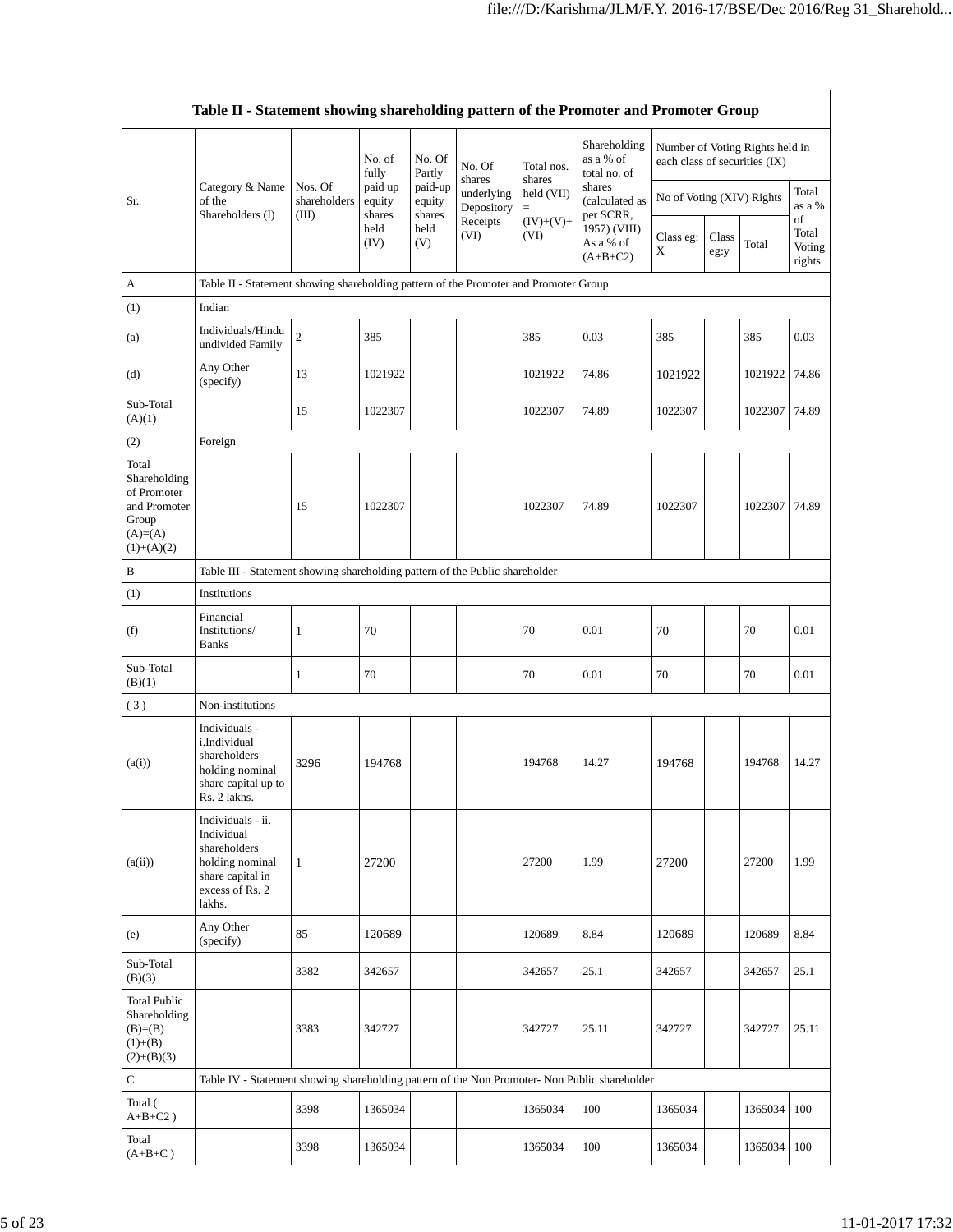$\overline{\phantom{a}}$ 

|                                                                                          |                                            |                                                 |                                                                             | Table II - Statement showing shareholding pattern of the Promoter and Promoter Group                       |                                        |                                                                |                                                                               |                                                |                                       |  |  |
|------------------------------------------------------------------------------------------|--------------------------------------------|-------------------------------------------------|-----------------------------------------------------------------------------|------------------------------------------------------------------------------------------------------------|----------------------------------------|----------------------------------------------------------------|-------------------------------------------------------------------------------|------------------------------------------------|---------------------------------------|--|--|
| Sr.                                                                                      | No. Of Shares<br>Underlying<br>Outstanding | No. of Shares<br>Underlying<br>Outstanding      | No. Of Shares<br>Underlying<br>Outstanding<br>convertible<br>securities and | Shareholding, as a<br>% assuming full<br>conversion of<br>convertible<br>securities (as a<br>percentage of | Number of<br>Locked in<br>shares (XII) |                                                                | Number of<br><b>Shares</b><br>pledged or<br>otherwise<br>encumbered<br>(XIII) |                                                | Number of<br>equity shares<br>held in |  |  |
|                                                                                          | convertible<br>securities $(X)$            | Warrants (Xi)<br>No. Of<br>Warrants (Xi)<br>(a) |                                                                             | diluted share<br>capital) (XI)=<br>$(VII)+(X)$ As a %<br>of $(A+B+C2)$                                     |                                        | As a %<br>of total<br><b>Shares</b><br>$\text{held}(\text{b})$ | No.<br>(a)                                                                    | As a %<br>of total<br><b>Shares</b><br>held(b) | dematerialized<br>form $(XIV)$        |  |  |
| $\mathbf{A}$                                                                             |                                            |                                                 |                                                                             | Table II - Statement showing shareholding pattern of the Promoter and Promoter Group                       |                                        |                                                                |                                                                               |                                                |                                       |  |  |
| (1)                                                                                      | Indian                                     |                                                 |                                                                             |                                                                                                            |                                        |                                                                |                                                                               |                                                |                                       |  |  |
| (a)                                                                                      |                                            |                                                 |                                                                             | 0.03                                                                                                       |                                        |                                                                |                                                                               |                                                | 385                                   |  |  |
| (d)                                                                                      |                                            |                                                 |                                                                             | 74.86                                                                                                      |                                        |                                                                |                                                                               |                                                | 1021922                               |  |  |
| Sub-Total<br>(A)(1)                                                                      |                                            |                                                 |                                                                             | 74.89                                                                                                      |                                        |                                                                |                                                                               |                                                | 1022307                               |  |  |
| (2)                                                                                      | Foreign                                    |                                                 |                                                                             |                                                                                                            |                                        |                                                                |                                                                               |                                                |                                       |  |  |
| Total<br>Shareholding of<br>Promoter and<br>Promoter<br>Group $(A)= (A)$<br>$(1)+(A)(2)$ |                                            |                                                 |                                                                             | 74.89                                                                                                      |                                        |                                                                |                                                                               |                                                | 1022307                               |  |  |
| $\, {\bf B}$                                                                             |                                            |                                                 |                                                                             | Table III - Statement showing shareholding pattern of the Public shareholder                               |                                        |                                                                |                                                                               |                                                |                                       |  |  |
| (1)                                                                                      | Institutions                               |                                                 |                                                                             |                                                                                                            |                                        |                                                                |                                                                               |                                                |                                       |  |  |
| (f)                                                                                      |                                            |                                                 |                                                                             | 0.01                                                                                                       |                                        |                                                                |                                                                               |                                                | $\boldsymbol{0}$                      |  |  |
| Sub-Total<br>(B)(1)                                                                      |                                            |                                                 |                                                                             | 0.01                                                                                                       |                                        |                                                                |                                                                               |                                                | $\boldsymbol{0}$                      |  |  |
| (3)                                                                                      | Non-institutions                           |                                                 |                                                                             |                                                                                                            |                                        |                                                                |                                                                               |                                                |                                       |  |  |
| (a(i))                                                                                   |                                            |                                                 |                                                                             | 14.27                                                                                                      |                                        |                                                                |                                                                               |                                                | 144369                                |  |  |
| (a(ii))                                                                                  |                                            |                                                 |                                                                             | 1.99                                                                                                       |                                        |                                                                |                                                                               |                                                | 27200                                 |  |  |
| (e)                                                                                      |                                            |                                                 |                                                                             | 8.84                                                                                                       |                                        |                                                                |                                                                               |                                                | 120018                                |  |  |
| Sub-Total<br>(B)(3)                                                                      |                                            |                                                 |                                                                             | 25.1                                                                                                       |                                        |                                                                |                                                                               |                                                | 291587                                |  |  |
| <b>Total Public</b><br>Shareholding<br>$(B)=(B)(1)+(B)$<br>$(2)+(B)(3)$                  |                                            |                                                 |                                                                             | 25.11                                                                                                      |                                        |                                                                |                                                                               |                                                | 291587                                |  |  |
| ${\bf C}$                                                                                |                                            |                                                 |                                                                             | Table IV - Statement showing shareholding pattern of the Non Promoter- Non Public shareholder              |                                        |                                                                |                                                                               |                                                |                                       |  |  |
| Total (<br>$A+B+C2$ )                                                                    |                                            |                                                 |                                                                             | 100                                                                                                        |                                        |                                                                |                                                                               |                                                | 1313894                               |  |  |
| Total $(A+B+C)$                                                                          |                                            |                                                 |                                                                             | $100\,$                                                                                                    |                                        |                                                                |                                                                               |                                                | 1313894                               |  |  |

Ē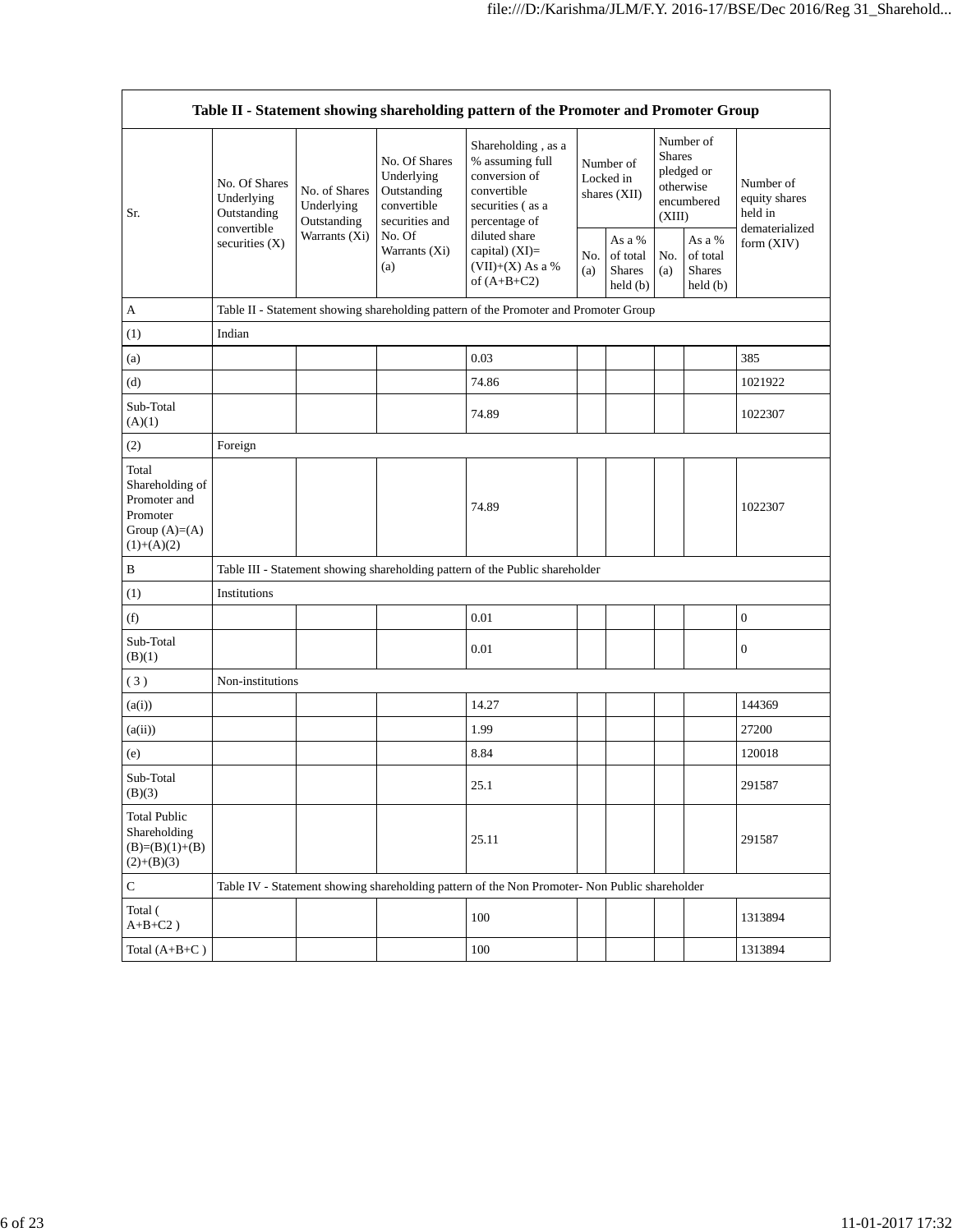|                                                                                                                                                                                          |                                                               | Individuals/Hindu undivided Family |                       |  |  |  |  |  |  |  |
|------------------------------------------------------------------------------------------------------------------------------------------------------------------------------------------|---------------------------------------------------------------|------------------------------------|-----------------------|--|--|--|--|--|--|--|
| Searial No.                                                                                                                                                                              | $\mathbf{1}$                                                  | $\overline{c}$                     |                       |  |  |  |  |  |  |  |
| Name of the<br>Shareholders (I)                                                                                                                                                          | Raghu Nandan Mody                                             | Varunn Mody                        | Click here to go back |  |  |  |  |  |  |  |
| PAN(II)                                                                                                                                                                                  | AEXPM8474P                                                    | ADZPM8407B                         | Total                 |  |  |  |  |  |  |  |
| No. of fully paid<br>up equity shares<br>held (IV)                                                                                                                                       | 250                                                           | 135                                | 385                   |  |  |  |  |  |  |  |
| No. Of Partly<br>paid-up equity<br>shares held (V)                                                                                                                                       |                                                               |                                    |                       |  |  |  |  |  |  |  |
| No. Of shares<br>underlying<br>Depository<br>Receipts (VI)                                                                                                                               |                                                               |                                    |                       |  |  |  |  |  |  |  |
| Total nos. shares<br>$held (VII) =$<br>$(IV)+(V)+(VI)$                                                                                                                                   | 250                                                           | 135                                | 385                   |  |  |  |  |  |  |  |
| Shareholding as a<br>% of total no. of<br>shares (calculated<br>as per SCRR,<br>1957) (VIII) As a<br>% of $(A+B+C2)$                                                                     | 0.02                                                          | 0.01                               | 0.03                  |  |  |  |  |  |  |  |
|                                                                                                                                                                                          | Number of Voting Rights held in each class of securities (IX) |                                    |                       |  |  |  |  |  |  |  |
| Class eg:X                                                                                                                                                                               | 250                                                           | 135                                | 385                   |  |  |  |  |  |  |  |
| Class eg:y                                                                                                                                                                               |                                                               |                                    |                       |  |  |  |  |  |  |  |
| Total                                                                                                                                                                                    | 250                                                           | 135                                | 385                   |  |  |  |  |  |  |  |
| Total as a % of<br><b>Total Voting rights</b>                                                                                                                                            | 0.02                                                          | $0.01\,$                           | 0.03                  |  |  |  |  |  |  |  |
| No. Of Shares<br>Underlying<br>Outstanding<br>convertible<br>securities $(X)$                                                                                                            |                                                               |                                    |                       |  |  |  |  |  |  |  |
| No. of Shares<br>Underlying<br>Outstanding<br>Warrants (Xi)                                                                                                                              |                                                               |                                    |                       |  |  |  |  |  |  |  |
| No. Of Shares<br>Underlying<br>Outstanding<br>convertible<br>securities and No.<br>Of Warrants (Xi)<br>(a)                                                                               |                                                               |                                    |                       |  |  |  |  |  |  |  |
| Shareholding, as a<br>% assuming full<br>conversion of<br>convertible<br>securities (as a<br>percentage of<br>diluted share<br>capital) (XI)=<br>$(VII)+(Xi)(a)$ As a<br>% of $(A+B+C2)$ | 0.02                                                          | 0.01                               | 0.03                  |  |  |  |  |  |  |  |
| Number of Locked in shares (XII)                                                                                                                                                         |                                                               |                                    |                       |  |  |  |  |  |  |  |
| No. $(a)$                                                                                                                                                                                |                                                               |                                    |                       |  |  |  |  |  |  |  |
| As a % of total<br>Shares held (b)                                                                                                                                                       |                                                               |                                    |                       |  |  |  |  |  |  |  |
|                                                                                                                                                                                          | Number of Shares pledged or otherwise encumbered (XIII)       |                                    |                       |  |  |  |  |  |  |  |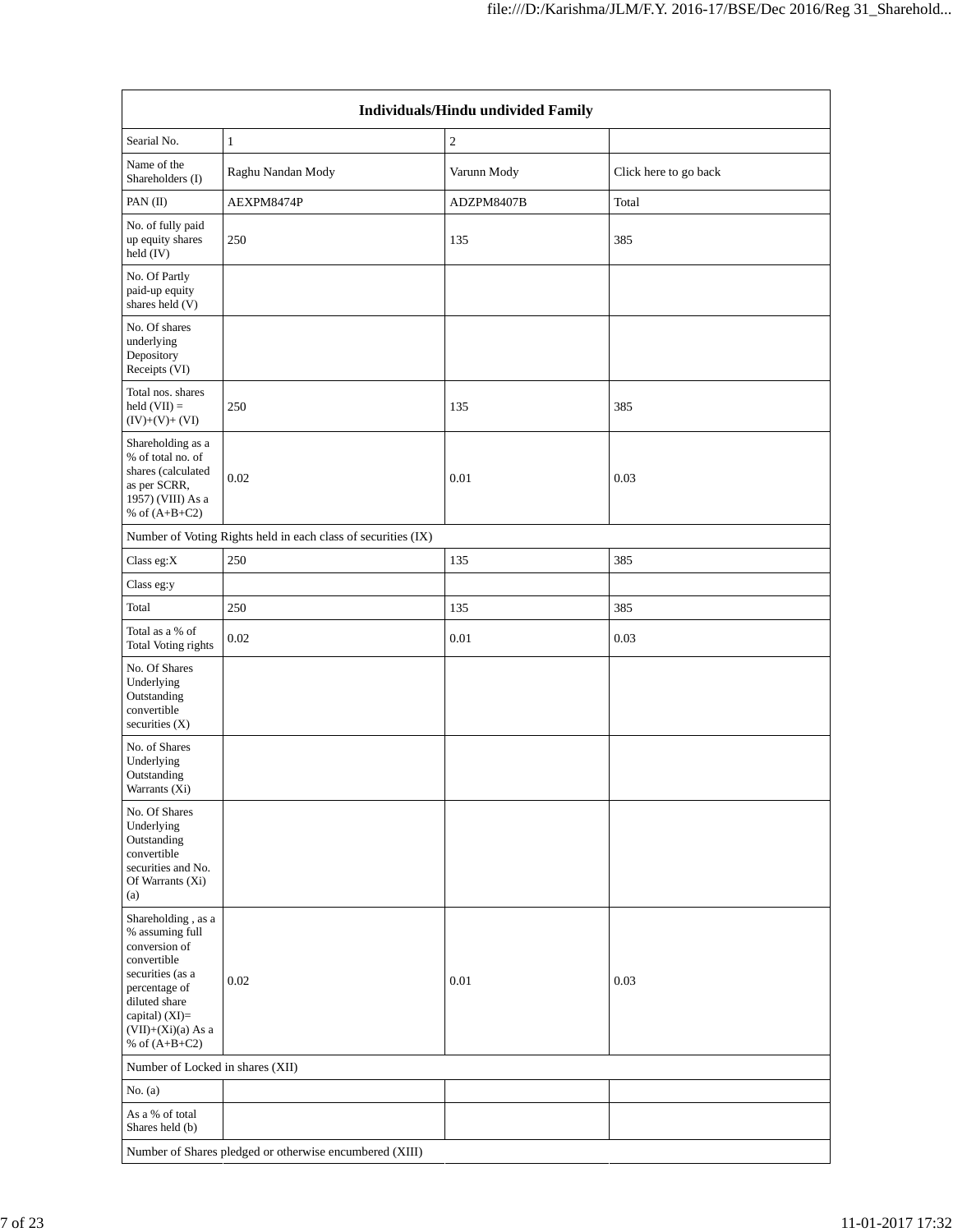| No. $(a)$                                                            |     |     |     |  |  |  |  |  |
|----------------------------------------------------------------------|-----|-----|-----|--|--|--|--|--|
| As a % of total<br>Shares held (b)                                   |     |     |     |  |  |  |  |  |
| Number of equity<br>shares held in<br>dematerialized<br>form $(XIV)$ | 250 | 135 | 385 |  |  |  |  |  |
| Reason for not providing PAN                                         |     |     |     |  |  |  |  |  |
| Reason for not<br>providing PAN                                      |     |     |     |  |  |  |  |  |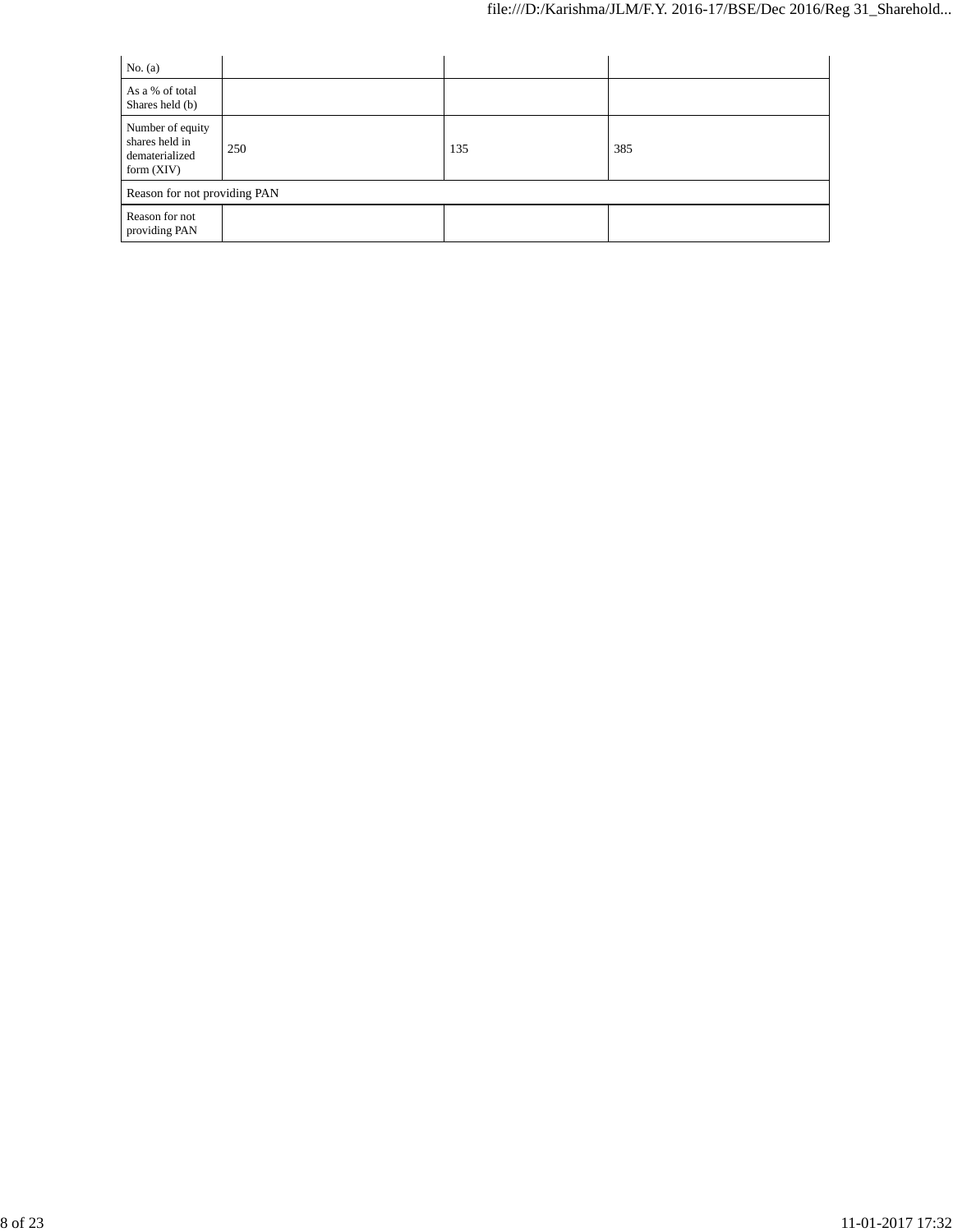| Any Other (specify)                                                                                                                                                                  |                             |                            |                                |                            |                                     |                                  |                                      |  |  |  |  |
|--------------------------------------------------------------------------------------------------------------------------------------------------------------------------------------|-----------------------------|----------------------------|--------------------------------|----------------------------|-------------------------------------|----------------------------------|--------------------------------------|--|--|--|--|
| Searial No.                                                                                                                                                                          | $\mathbf{1}$                | $\overline{c}$             | 3                              | $\overline{\mathbf{4}}$    | 5                                   | 6                                | $\tau$                               |  |  |  |  |
| Category                                                                                                                                                                             | <b>Bodies</b><br>Corporate  | <b>Bodies</b><br>Corporate | <b>Bodies</b><br>Corporate     | <b>Bodies</b><br>Corporate | <b>Bodies</b><br>Corporate          | <b>Bodies</b><br>Corporate       | <b>Bodies</b><br>Corporate           |  |  |  |  |
| Name of the<br>Shareholders (I)                                                                                                                                                      | Hindustan<br>Composites Ltd | Rasoi Ltd                  | Looklink<br>Finance<br>Limited | Pallawi<br>Resources Ltd   | Surdas<br>Trading &<br>Mfg. Co. Ltd | Leaders<br>Healthcare<br>Limited | Pallawi<br>Trading &<br>Mfg. Co. Ltd |  |  |  |  |
| PAN(II)                                                                                                                                                                              | AAACH0973N                  | AABCR4050P                 | AABCR1878H                     | AABCP7787P                 | AAECS6576L                          | AAACL4544K                       | AABCP8374O                           |  |  |  |  |
| No. of the<br>Shareholders (I)                                                                                                                                                       | 1                           | $\mathbf{1}$               | 1                              | $\mathbf{1}$               | $\mathbf{1}$                        | 1                                | 1                                    |  |  |  |  |
| No. of fully paid<br>up equity shares<br>held (IV)                                                                                                                                   | 272800                      | 272800                     | 113319                         | 94600                      | 78742                               | 67603                            | 30000                                |  |  |  |  |
| No. Of Partly<br>paid-up equity<br>shares held (V)                                                                                                                                   |                             |                            |                                |                            |                                     |                                  |                                      |  |  |  |  |
| No. Of shares<br>underlying<br>Depository<br>Receipts (VI)                                                                                                                           |                             |                            |                                |                            |                                     |                                  |                                      |  |  |  |  |
| Total nos. shares<br>held $(VII) =$<br>$(IV)+(V)+(VI)$                                                                                                                               | 272800                      | 272800                     | 113319                         | 94600                      | 78742                               | 67603                            | 30000                                |  |  |  |  |
| Shareholding as a<br>% of total no. of<br>shares (calculated<br>as per SCRR,<br>1957) (VIII) As a<br>% of $(A+B+C2)$                                                                 | 19.98                       | 19.98                      | 8.3                            | 6.93                       | 5.77                                | 4.95                             | 2.2                                  |  |  |  |  |
| Number of Voting Rights held in each class of securities (IX)                                                                                                                        |                             |                            |                                |                            |                                     |                                  |                                      |  |  |  |  |
| Class eg: X                                                                                                                                                                          | 272800                      | 272800                     | 113319                         | 94600                      | 78742                               | 67603                            | 30000                                |  |  |  |  |
| Class eg:y                                                                                                                                                                           |                             |                            |                                |                            |                                     |                                  |                                      |  |  |  |  |
| Total                                                                                                                                                                                | 272800                      | 272800                     | 113319                         | 94600                      | 78742                               | 67603                            | 30000                                |  |  |  |  |
| Total as a % of<br><b>Total Voting rights</b>                                                                                                                                        | 19.98                       | 19.98                      | 8.3                            | 6.93                       | 5.77                                | 4.95                             | 2.2                                  |  |  |  |  |
| No. Of Shares<br>Underlying<br>Outstanding<br>convertible<br>securities (X)                                                                                                          |                             |                            |                                |                            |                                     |                                  |                                      |  |  |  |  |
| No. of Shares<br>Underlying<br>Outstanding<br>Warrants (Xi)                                                                                                                          |                             |                            |                                |                            |                                     |                                  |                                      |  |  |  |  |
| No. Of Shares<br>Underlying<br>Outstanding<br>convertible<br>securities and No.<br>Of Warrants (Xi)<br>(a)                                                                           |                             |                            |                                |                            |                                     |                                  |                                      |  |  |  |  |
| Shareholding, as a<br>% assuming full<br>conversion of<br>convertible<br>securities (as a<br>percentage of<br>diluted share<br>capital) (XI)=<br>$(VII)+(X)$ As a %<br>of $(A+B+C2)$ | 19.98                       | 19.98                      | 8.3                            | 6.93                       | 5.77                                | 4.95                             | 2.2                                  |  |  |  |  |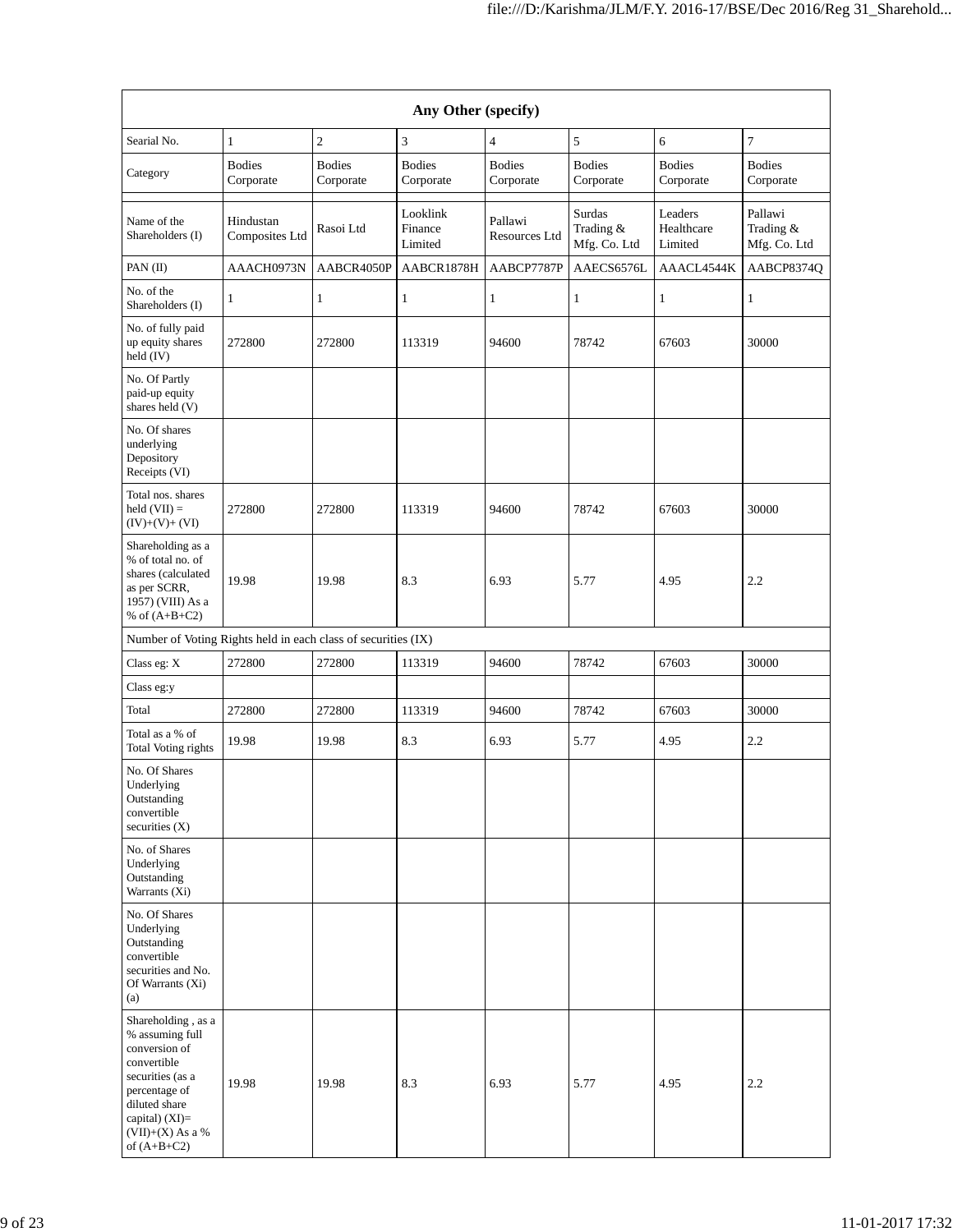|                                                                      | Number of Locked in shares (XII) |        |        |       |       |       |       |  |  |  |  |  |
|----------------------------------------------------------------------|----------------------------------|--------|--------|-------|-------|-------|-------|--|--|--|--|--|
| No. $(a)$                                                            |                                  |        |        |       |       |       |       |  |  |  |  |  |
| As a % of total<br>Shares held (b)                                   |                                  |        |        |       |       |       |       |  |  |  |  |  |
| Number of Shares pledged or otherwise encumbered (XIII)              |                                  |        |        |       |       |       |       |  |  |  |  |  |
| No. $(a)$                                                            |                                  |        |        |       |       |       |       |  |  |  |  |  |
| As a % of total<br>Shares held (b)                                   |                                  |        |        |       |       |       |       |  |  |  |  |  |
| Number of equity<br>shares held in<br>dematerialized<br>form $(XIV)$ | 272800                           | 272800 | 113319 | 94600 | 78742 | 67603 | 30000 |  |  |  |  |  |
| Reason for not<br>providing PAN                                      |                                  |        |        |       |       |       |       |  |  |  |  |  |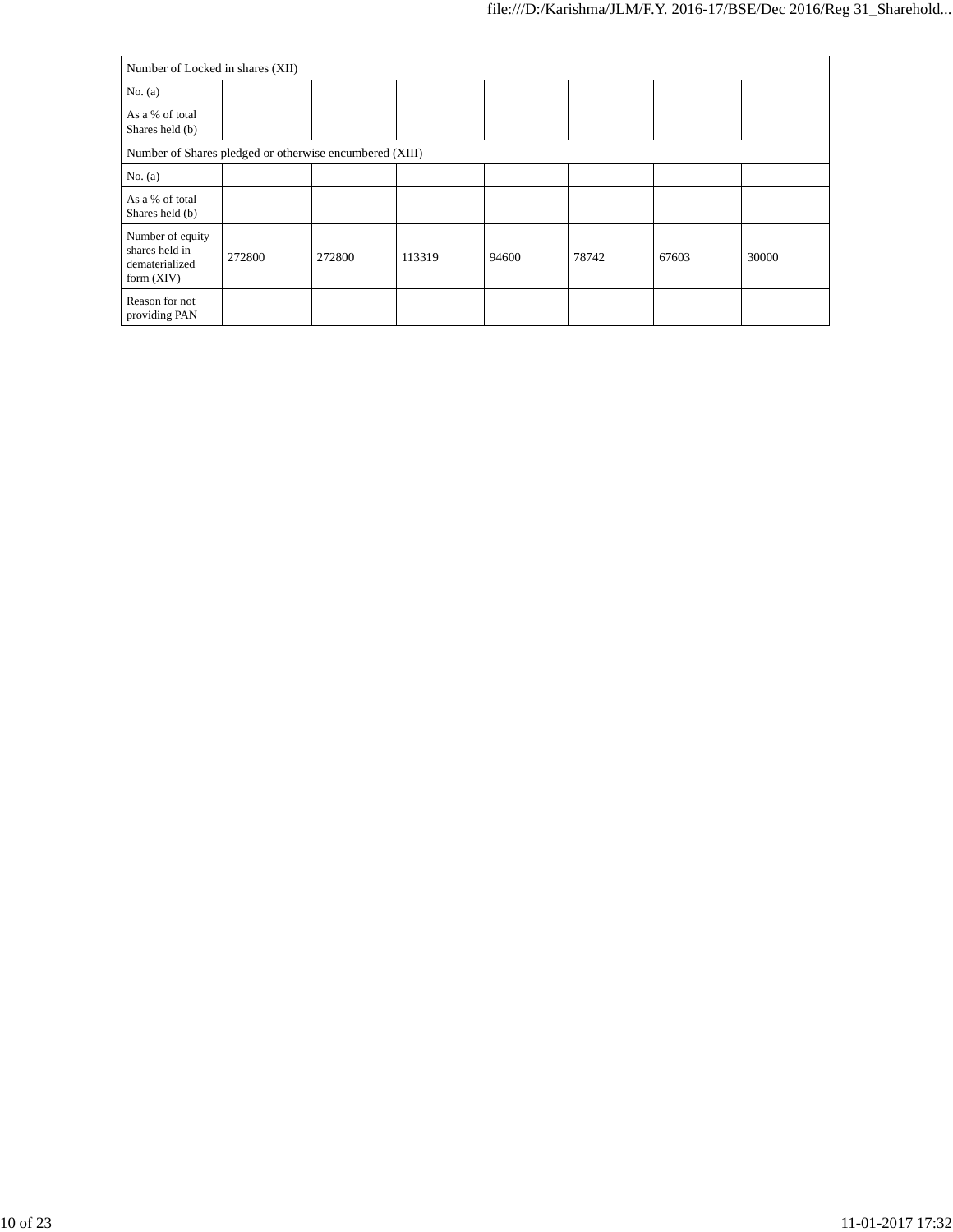| Any Other (specify)                                                                                                                                                                    |                                                               |                                |                            |                                                              |                            |                                           |  |  |  |  |  |
|----------------------------------------------------------------------------------------------------------------------------------------------------------------------------------------|---------------------------------------------------------------|--------------------------------|----------------------------|--------------------------------------------------------------|----------------------------|-------------------------------------------|--|--|--|--|--|
| Searial No.                                                                                                                                                                            | $\,8\,$                                                       | 9                              | 10                         | 11                                                           | 12                         | 13                                        |  |  |  |  |  |
| Category                                                                                                                                                                               | <b>Bodies Corporate</b>                                       | <b>Bodies Corporate</b>        | <b>Bodies</b><br>Corporate | <b>Bodies Corporate</b>                                      | <b>Bodies</b><br>Corporate | <b>Bodies</b><br>Corporate                |  |  |  |  |  |
| Name of the<br>Shareholders (I)                                                                                                                                                        | Sunlight<br>Marketing<br>Services Pvt Ltd.                    | Axon Trading &<br>Mfg. Co. Ltd | Lotus Udyog<br>Limited     | Goodpoint Advisory<br>Services and<br><b>Investments Ltd</b> | Noble Trading<br>Co. Ltd   | <b>Silver Trading</b><br>and Services Ltd |  |  |  |  |  |
| PAN(II)                                                                                                                                                                                | AAHCS3746D                                                    | AACCA1943M                     | AAACL4652L                 | AABCM9939Q                                                   | AACCN3447K                 | AADCS6066J                                |  |  |  |  |  |
| No. of the<br>Shareholders (I)                                                                                                                                                         | 1                                                             | $\mathbf{1}$                   | 1                          | $\mathbf{1}$                                                 | 1                          | $\mathbf{1}$                              |  |  |  |  |  |
| No. of fully paid<br>up equity shares<br>held (IV)                                                                                                                                     | 24566                                                         | 20490                          | 18400                      | 14000                                                        | 8866                       | 5736                                      |  |  |  |  |  |
| No. Of Partly<br>paid-up equity<br>shares held (V)                                                                                                                                     |                                                               |                                |                            |                                                              |                            |                                           |  |  |  |  |  |
| No. Of shares<br>underlying<br>Depository<br>Receipts (VI)                                                                                                                             |                                                               |                                |                            |                                                              |                            |                                           |  |  |  |  |  |
| Total nos. shares<br>held $(VII) =$<br>$(IV)+(V)+(VI)$                                                                                                                                 | 24566                                                         | 20490                          | 18400                      | 14000                                                        | 8866                       | 5736                                      |  |  |  |  |  |
| Shareholding as a<br>% of total no. of<br>shares (calculated<br>as per SCRR,<br>1957) (VIII) As a<br>% of $(A+B+C2)$                                                                   | 1.8                                                           | 1.5                            | 1.35                       | 1.03                                                         | 0.65                       | 0.42                                      |  |  |  |  |  |
|                                                                                                                                                                                        | Number of Voting Rights held in each class of securities (IX) |                                |                            |                                                              |                            |                                           |  |  |  |  |  |
| Class eg: X                                                                                                                                                                            | 24566                                                         | 20490                          | 18400                      | 14000                                                        | 8866                       | 5736                                      |  |  |  |  |  |
| Class eg:y                                                                                                                                                                             |                                                               |                                |                            |                                                              |                            |                                           |  |  |  |  |  |
| Total                                                                                                                                                                                  | 24566                                                         | 20490                          | 18400                      | 14000                                                        | 8866                       | 5736                                      |  |  |  |  |  |
| Total as a % of<br><b>Total Voting rights</b>                                                                                                                                          | 1.8                                                           | 1.5                            | 1.35                       | 1.03                                                         | 0.65                       | 0.42                                      |  |  |  |  |  |
| No. Of Shares<br>Underlying<br>Outstanding<br>convertible<br>securities (X)                                                                                                            |                                                               |                                |                            |                                                              |                            |                                           |  |  |  |  |  |
| No. of Shares<br>Underlying<br>Outstanding<br>Warrants (Xi)                                                                                                                            |                                                               |                                |                            |                                                              |                            |                                           |  |  |  |  |  |
| No. Of Shares<br>Underlying<br>Outstanding<br>convertible<br>securities and No.<br>Of Warrants (Xi)<br>(a)                                                                             |                                                               |                                |                            |                                                              |                            |                                           |  |  |  |  |  |
| Shareholding, as a<br>% assuming full<br>conversion of<br>convertible<br>securities (as a<br>percentage of<br>diluted share<br>capital) $(XI)=$<br>$(VII)+(X)$ As a %<br>of $(A+B+C2)$ | 1.8                                                           | 1.5                            | 1.35                       | 1.03                                                         | 0.65                       | 0.42                                      |  |  |  |  |  |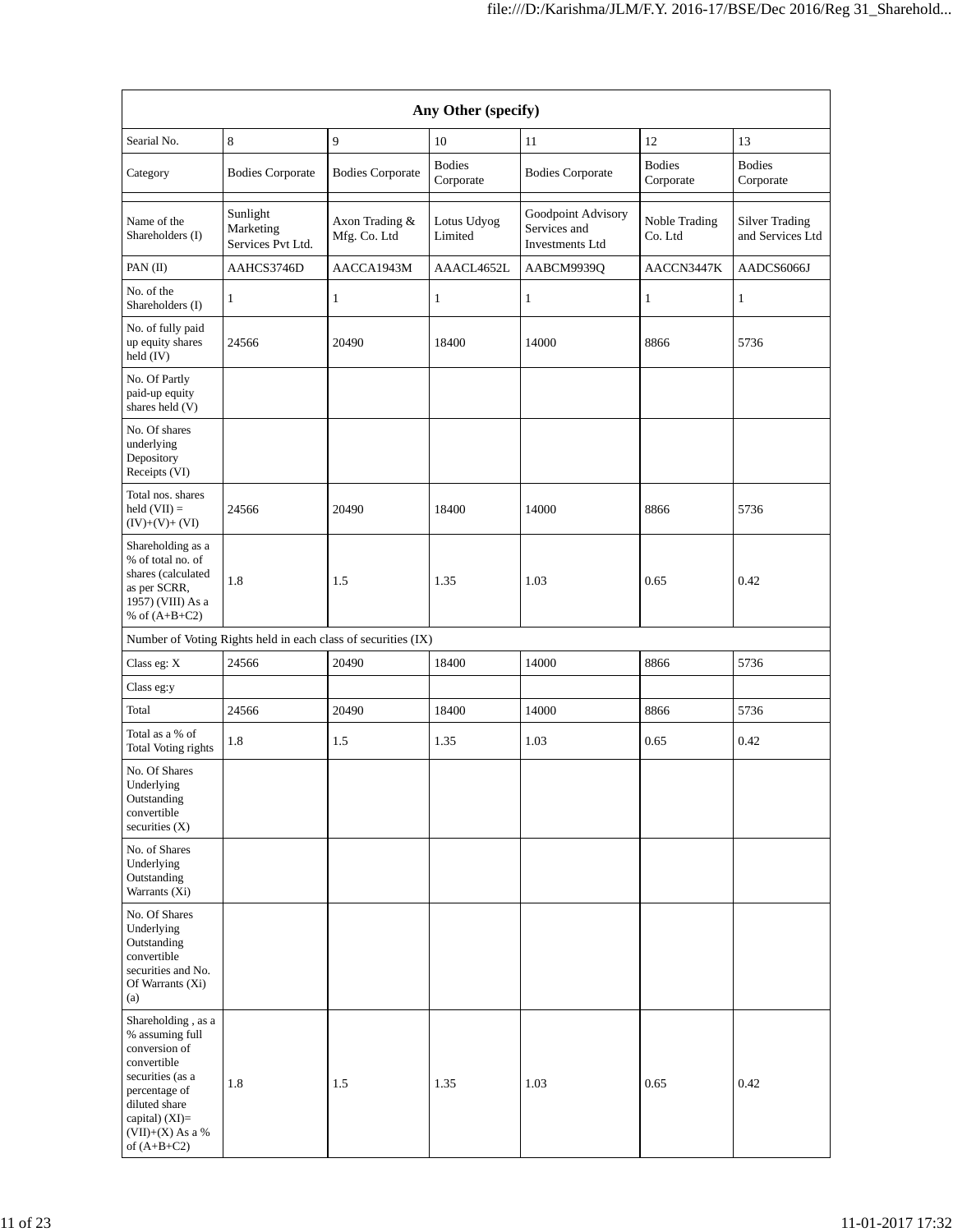| Number of Locked in shares (XII)                                     |       |       |       |       |      |      |  |  |  |  |
|----------------------------------------------------------------------|-------|-------|-------|-------|------|------|--|--|--|--|
| No. $(a)$                                                            |       |       |       |       |      |      |  |  |  |  |
| As a % of total<br>Shares held (b)                                   |       |       |       |       |      |      |  |  |  |  |
| Number of Shares pledged or otherwise encumbered (XIII)              |       |       |       |       |      |      |  |  |  |  |
| No. $(a)$                                                            |       |       |       |       |      |      |  |  |  |  |
| As a % of total<br>Shares held (b)                                   |       |       |       |       |      |      |  |  |  |  |
| Number of equity<br>shares held in<br>dematerialized<br>form $(XIV)$ | 24566 | 20490 | 18400 | 14000 | 8866 | 5736 |  |  |  |  |
| Reason for not<br>providing PAN                                      |       |       |       |       |      |      |  |  |  |  |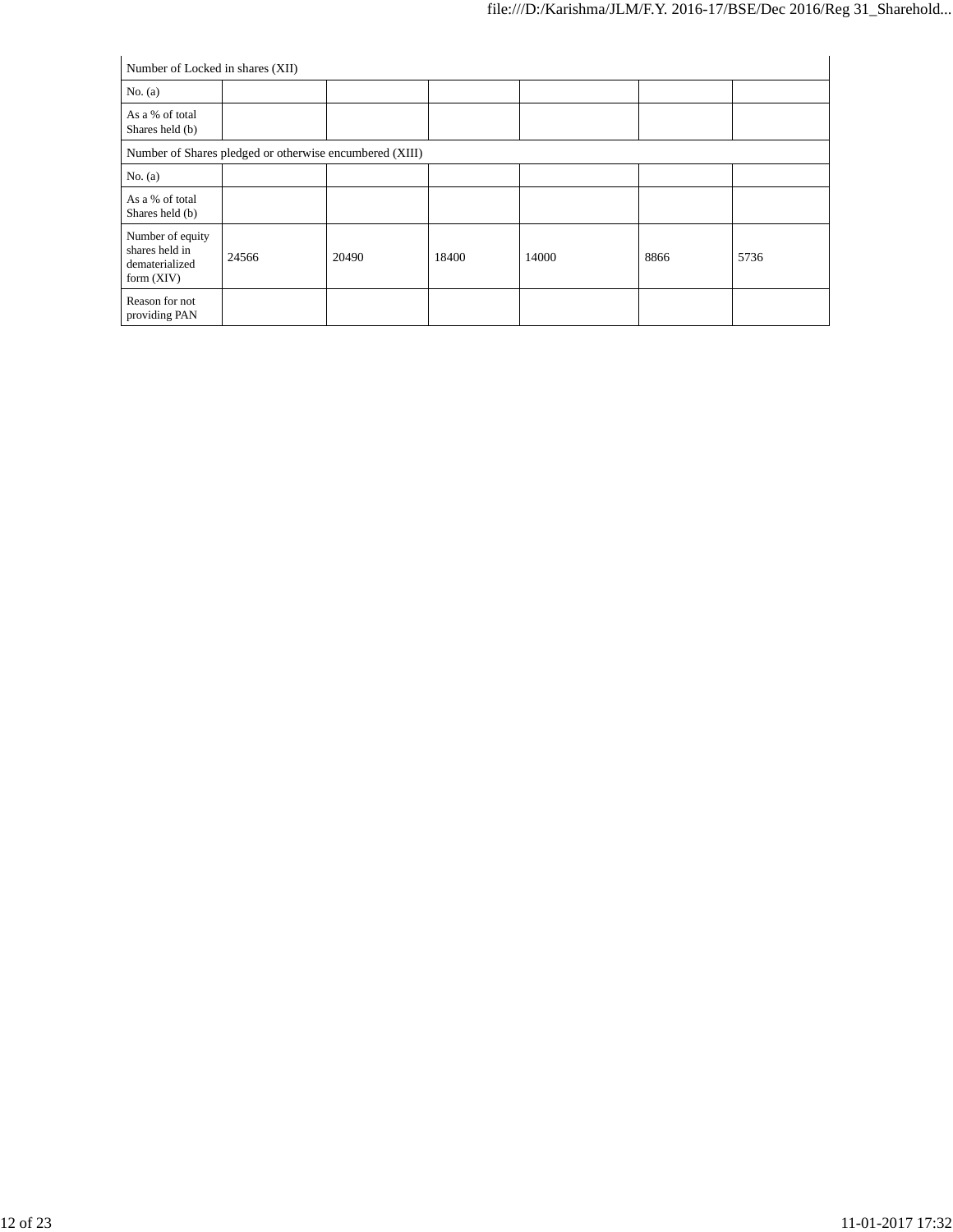| Any Other (specify)                                                                                                                                                                   |                                                               |  |  |  |
|---------------------------------------------------------------------------------------------------------------------------------------------------------------------------------------|---------------------------------------------------------------|--|--|--|
| Searial No.                                                                                                                                                                           |                                                               |  |  |  |
| Category                                                                                                                                                                              | Click here to go back                                         |  |  |  |
| Name of the<br>Shareholders (I)                                                                                                                                                       |                                                               |  |  |  |
| PAN(II)                                                                                                                                                                               | Total                                                         |  |  |  |
| No. of the<br>Shareholders (I)                                                                                                                                                        | 13                                                            |  |  |  |
| No. of fully paid<br>up equity shares<br>held (IV)                                                                                                                                    | 1021922                                                       |  |  |  |
| No. Of Partly<br>paid-up equity<br>shares held (V)                                                                                                                                    |                                                               |  |  |  |
| No. Of shares<br>underlying<br>Depository<br>Receipts (VI)                                                                                                                            |                                                               |  |  |  |
| Total nos. shares<br>held $(VII)$ =<br>$(IV)+(V)+(VI)$                                                                                                                                | 1021922                                                       |  |  |  |
| Shareholding as a<br>% of total no. of<br>shares (calculated<br>as per SCRR,<br>1957) (VIII) As a<br>% of $(A+B+C2)$                                                                  | 74.86                                                         |  |  |  |
|                                                                                                                                                                                       | Number of Voting Rights held in each class of securities (IX) |  |  |  |
| Class eg: X                                                                                                                                                                           | 1021922                                                       |  |  |  |
| Class eg:y                                                                                                                                                                            |                                                               |  |  |  |
| Total                                                                                                                                                                                 | 1021922                                                       |  |  |  |
| Total as a % of<br>Total Voting rights                                                                                                                                                | 74.86                                                         |  |  |  |
| No. Of Shares<br>Underlying<br>Outstanding<br>convertible<br>securities (X)                                                                                                           |                                                               |  |  |  |
| No. of Shares<br>Underlying<br>Outstanding<br>Warrants (Xi)                                                                                                                           |                                                               |  |  |  |
| No. Of Shares<br>Underlying<br>Outstanding<br>convertible<br>securities and No.<br>Of Warrants (Xi)<br>(a)                                                                            |                                                               |  |  |  |
| Shareholding, as a<br>% assuming full<br>conversion of<br>convertible<br>securities (as a<br>percentage of<br>diluted share<br>capital) (XI)=<br>(VII)+(X) As a $\%$<br>of $(A+B+C2)$ | 74.86                                                         |  |  |  |
| Number of Locked in shares (XII)                                                                                                                                                      |                                                               |  |  |  |
| No. $(a)$                                                                                                                                                                             |                                                               |  |  |  |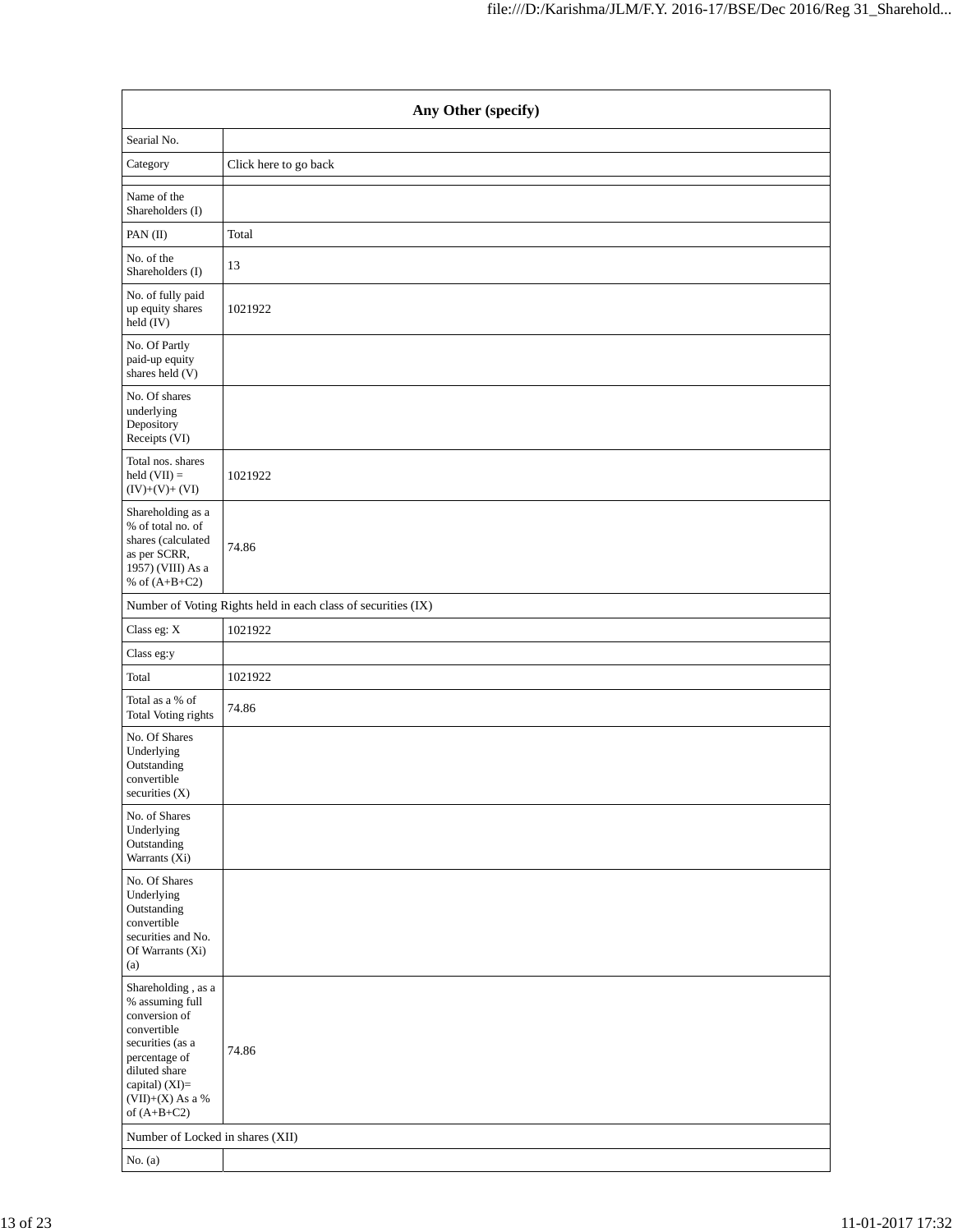| As a % of total<br>Shares held (b)                                   |                                                         |
|----------------------------------------------------------------------|---------------------------------------------------------|
|                                                                      | Number of Shares pledged or otherwise encumbered (XIII) |
| No. $(a)$                                                            |                                                         |
| As a % of total<br>Shares held (b)                                   |                                                         |
| Number of equity<br>shares held in<br>dematerialized<br>form $(XIV)$ | 1021922                                                 |
| Reason for not<br>providing PAN                                      |                                                         |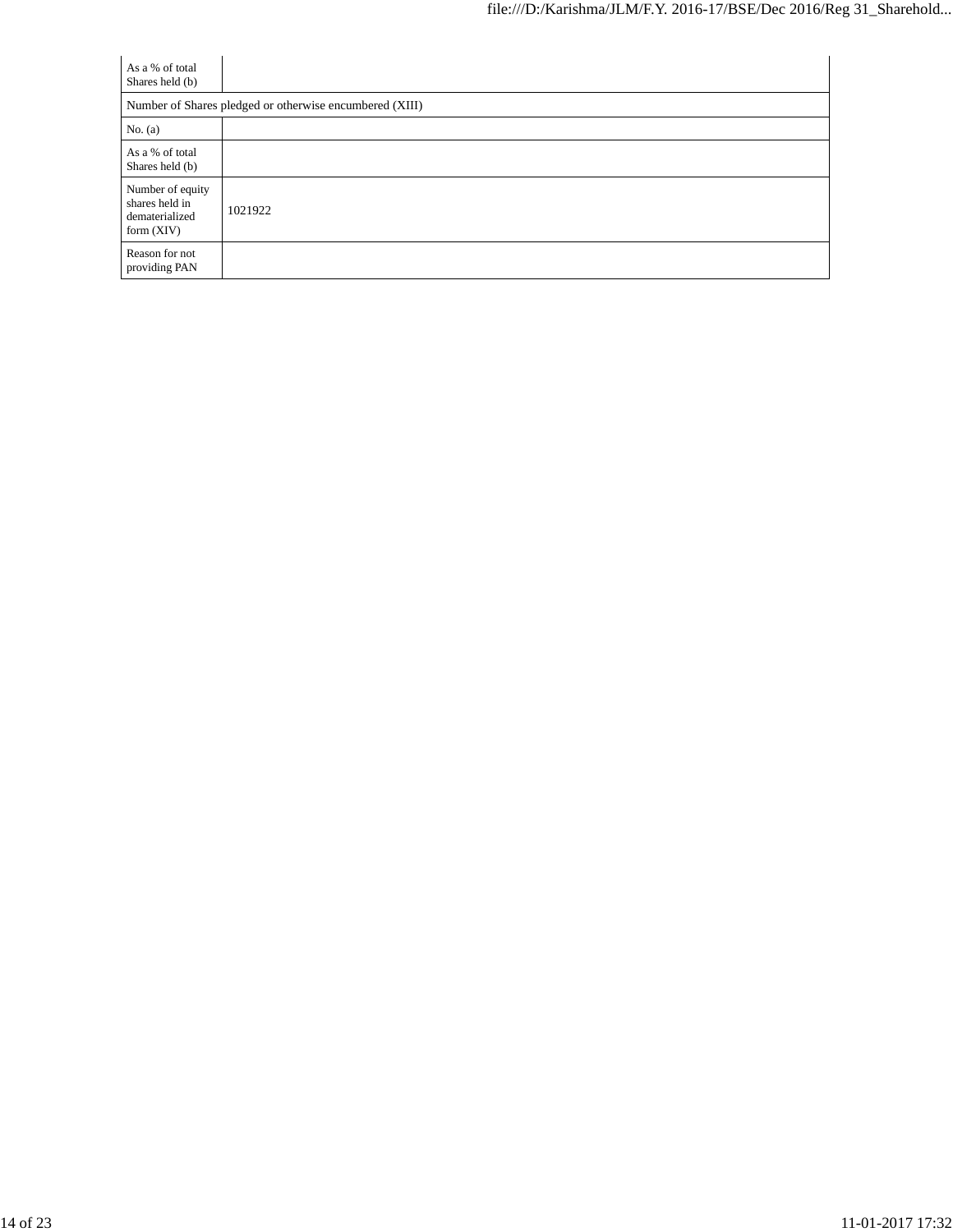| Individuals - i.Individual shareholders holding nominal share capital up to Rs. 2 lakhs.                                                                                               |                                                               |                       |  |  |
|----------------------------------------------------------------------------------------------------------------------------------------------------------------------------------------|---------------------------------------------------------------|-----------------------|--|--|
| Searial No.                                                                                                                                                                            | $\mathbf{1}$                                                  |                       |  |  |
| Name of the<br>Shareholders (I)                                                                                                                                                        | Jagdish Amritlal Shah                                         | Click here to go back |  |  |
| PAN(II)                                                                                                                                                                                | AAJPS1641L                                                    | Total                 |  |  |
| No. of fully paid<br>up equity shares<br>held (IV)                                                                                                                                     | 14432                                                         | 14432                 |  |  |
| No. Of Partly<br>paid-up equity<br>shares held (V)                                                                                                                                     |                                                               |                       |  |  |
| No. Of shares<br>underlying<br>Depository<br>Receipts (VI)                                                                                                                             |                                                               |                       |  |  |
| Total nos. shares<br>$held (VII) =$<br>$(IV)+(V)+(VI)$                                                                                                                                 | 14432                                                         | 14432                 |  |  |
| Shareholding as a<br>% of total no. of<br>shares (calculated<br>as per SCRR,<br>1957) (VIII) As a<br>% of $(A+B+C2)$                                                                   | 1.06                                                          | 1.06                  |  |  |
|                                                                                                                                                                                        | Number of Voting Rights held in each class of securities (IX) |                       |  |  |
| Class eg: X                                                                                                                                                                            | 14432                                                         | 14432                 |  |  |
| Class eg:y                                                                                                                                                                             |                                                               |                       |  |  |
| Total                                                                                                                                                                                  | 14432                                                         | 14432                 |  |  |
| Total as a % of<br><b>Total Voting rights</b>                                                                                                                                          | 1.06                                                          | 1.06                  |  |  |
| No. Of Shares<br>Underlying<br>Outstanding<br>convertible<br>securities (X)                                                                                                            |                                                               |                       |  |  |
| No. of Shares<br>Underlying<br>Outstanding<br>Warrants (Xi)                                                                                                                            |                                                               |                       |  |  |
| No. Of Shares<br>Underlying<br>Outstanding<br>convertible<br>securities and No.<br>Of Warrants (Xi)<br>(a)                                                                             |                                                               |                       |  |  |
| Shareholding, as a<br>% assuming full<br>conversion of<br>convertible<br>securities (as a<br>percentage of<br>diluted share<br>capital) $(XI)=$<br>$(VII)+(X)$ As a %<br>of $(A+B+C2)$ | 1.06                                                          | 1.06                  |  |  |
| Number of Locked in shares (XII)                                                                                                                                                       |                                                               |                       |  |  |
| No. $(a)$                                                                                                                                                                              |                                                               |                       |  |  |
| As a % of total<br>Shares held (b)                                                                                                                                                     |                                                               |                       |  |  |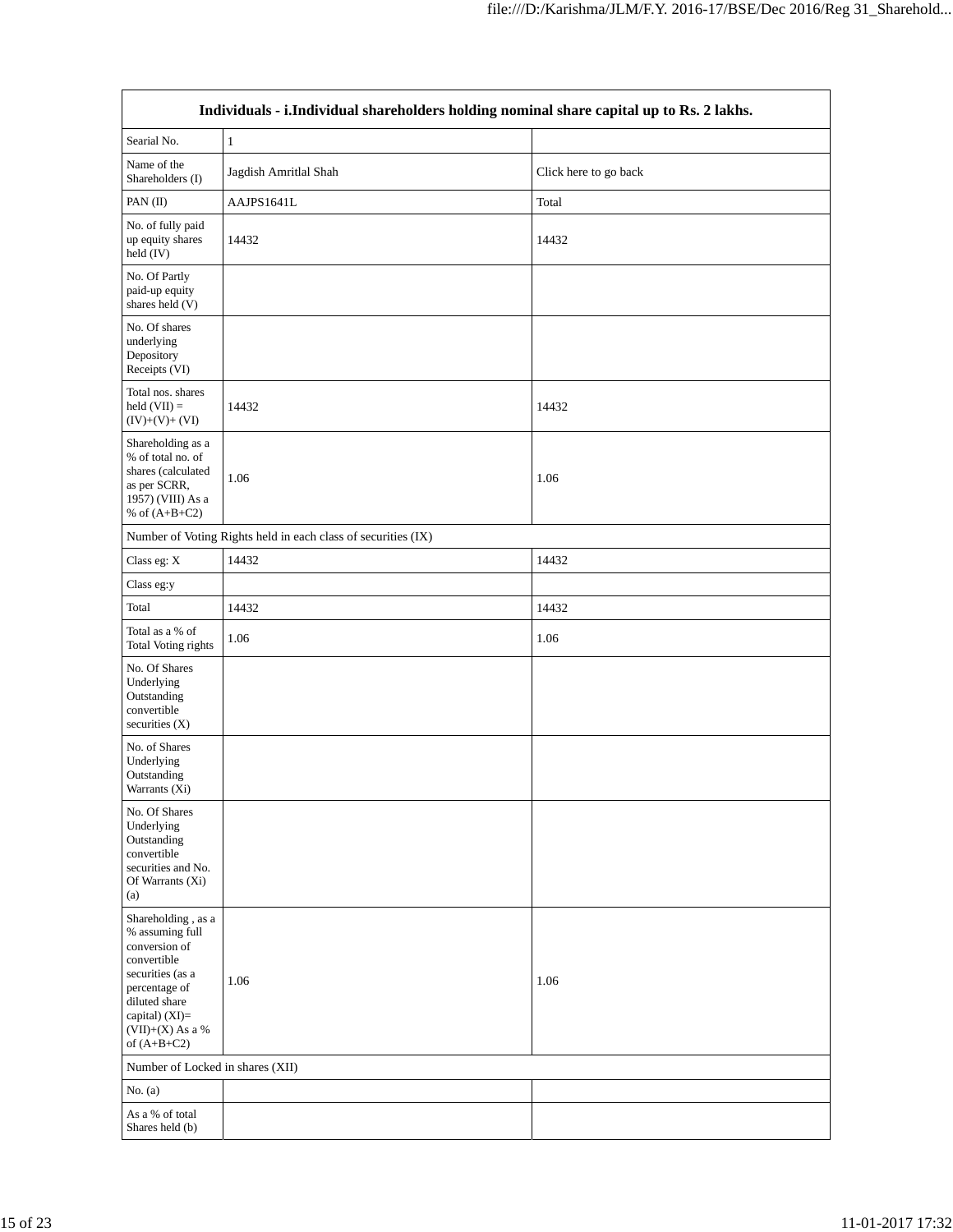| Number of equity<br>shares held in<br>dematerialized<br>form $(XIV)$ | 14432 | 14432 |
|----------------------------------------------------------------------|-------|-------|
| Reason for not providing PAN                                         |       |       |
| Reason for not<br>providing PAN                                      |       |       |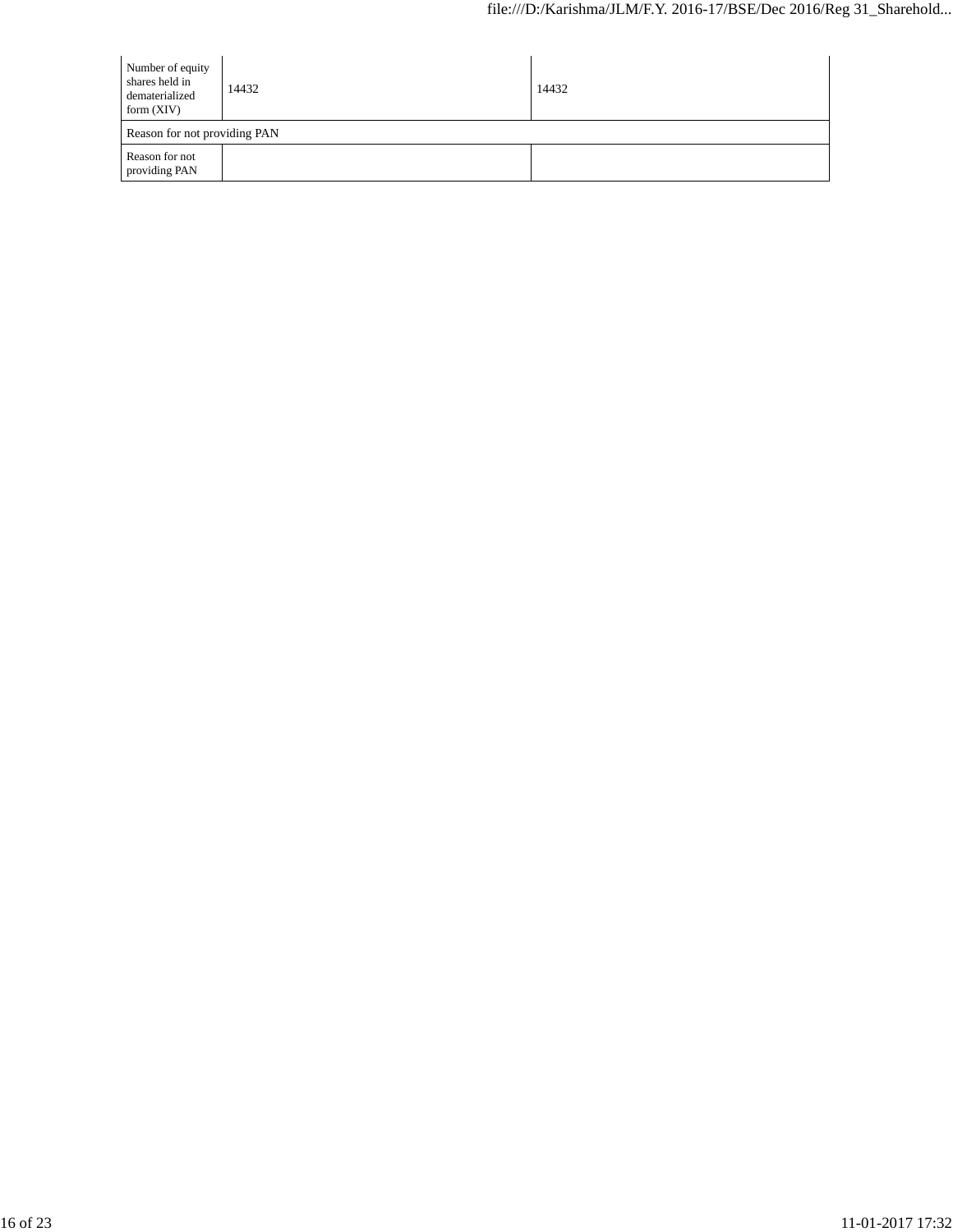| Individuals - ii. Individual shareholders holding nominal share capital in excess of Rs. 2 lakhs.                                                                                    |                                                               |                       |  |  |
|--------------------------------------------------------------------------------------------------------------------------------------------------------------------------------------|---------------------------------------------------------------|-----------------------|--|--|
| Searial No.                                                                                                                                                                          | $\mathbf{1}$                                                  |                       |  |  |
| Name of the<br>Shareholders (I)                                                                                                                                                      | Shaunak Jagdish Shah                                          | Click here to go back |  |  |
| PAN $(II)$                                                                                                                                                                           | AAQPS1939J                                                    | Total                 |  |  |
| No. of fully paid<br>up equity shares<br>held (IV)                                                                                                                                   | 27200                                                         | 27200                 |  |  |
| No. Of Partly<br>paid-up equity<br>shares held (V)                                                                                                                                   |                                                               |                       |  |  |
| No. Of shares<br>underlying<br>Depository<br>Receipts (VI)                                                                                                                           |                                                               |                       |  |  |
| Total nos. shares<br>held $(VII) =$<br>$(IV)+(V)+(VI)$                                                                                                                               | 27200                                                         | 27200                 |  |  |
| Shareholding as a<br>% of total no. of<br>shares (calculated<br>as per SCRR,<br>1957) (VIII) As a<br>% of $(A+B+C2)$                                                                 | 1.99                                                          | 1.99                  |  |  |
|                                                                                                                                                                                      | Number of Voting Rights held in each class of securities (IX) |                       |  |  |
| Class eg: X                                                                                                                                                                          | 27200                                                         | 27200                 |  |  |
| Class eg:y                                                                                                                                                                           |                                                               |                       |  |  |
| Total                                                                                                                                                                                | 27200                                                         | 27200                 |  |  |
| Total as a % of<br><b>Total Voting rights</b>                                                                                                                                        | 1.99                                                          | 1.99                  |  |  |
| No. Of Shares<br>Underlying<br>Outstanding<br>convertible<br>securities $(X)$                                                                                                        |                                                               |                       |  |  |
| No. of Shares<br>Underlying<br>Outstanding<br>Warrants (Xi)                                                                                                                          |                                                               |                       |  |  |
| No. Of Shares<br>Underlying<br>Outstanding<br>convertible<br>securities and No.<br>Of Warrants (Xi)<br>(a)                                                                           |                                                               |                       |  |  |
| Shareholding, as a<br>% assuming full<br>conversion of<br>convertible<br>securities (as a<br>percentage of<br>diluted share<br>capital) (XI)=<br>$(VII)+(X)$ As a %<br>of $(A+B+C2)$ | 1.99                                                          | 1.99                  |  |  |
| Number of Locked in shares (XII)                                                                                                                                                     |                                                               |                       |  |  |
| No. $(a)$                                                                                                                                                                            |                                                               |                       |  |  |
| As a % of total<br>Shares held (b)                                                                                                                                                   |                                                               |                       |  |  |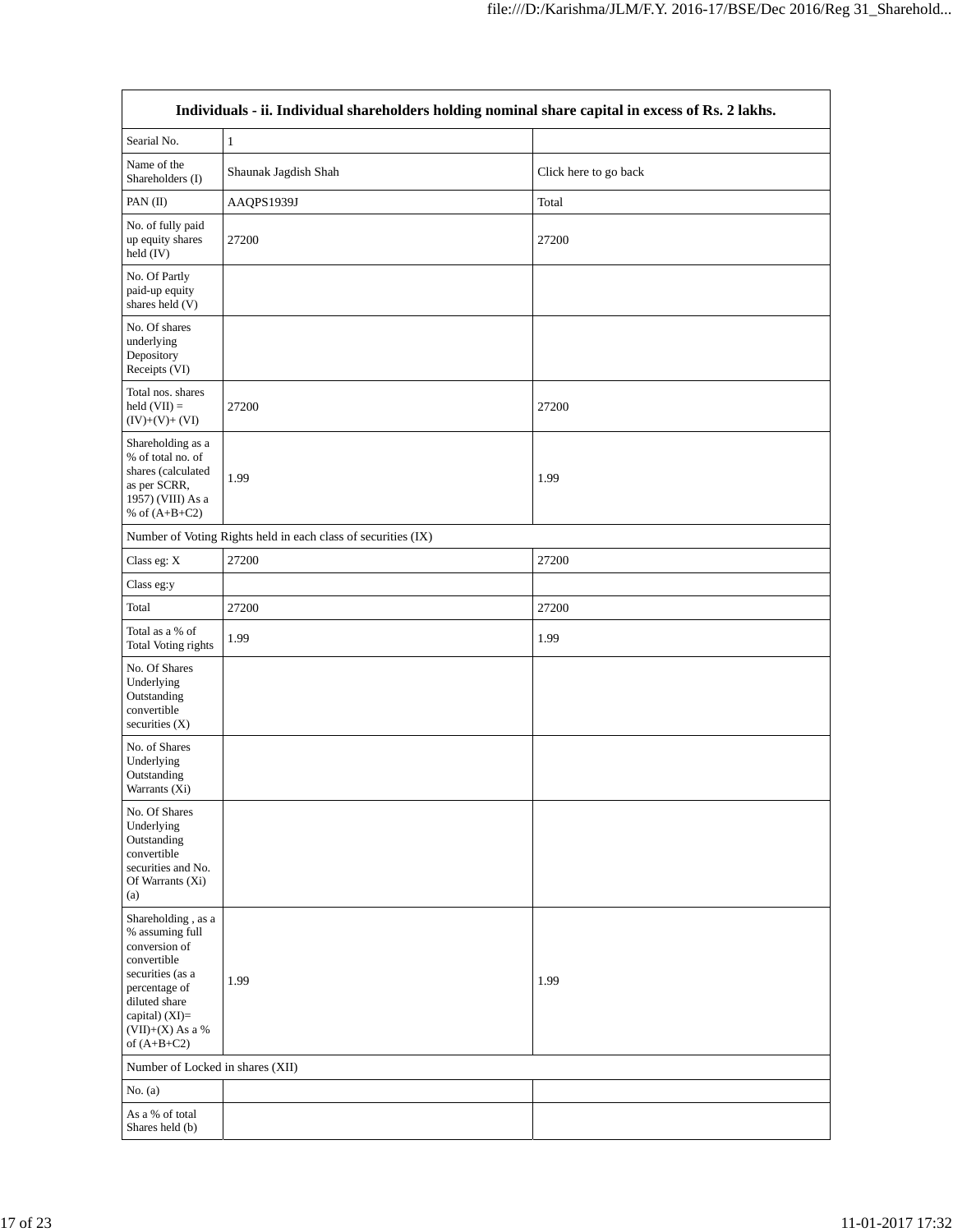| Number of equity<br>shares held in<br>dematerialized<br>form $(XIV)$ | 27200 | 27200 |
|----------------------------------------------------------------------|-------|-------|
| Reason for not providing PAN                                         |       |       |
| Reason for not<br>providing PAN                                      |       |       |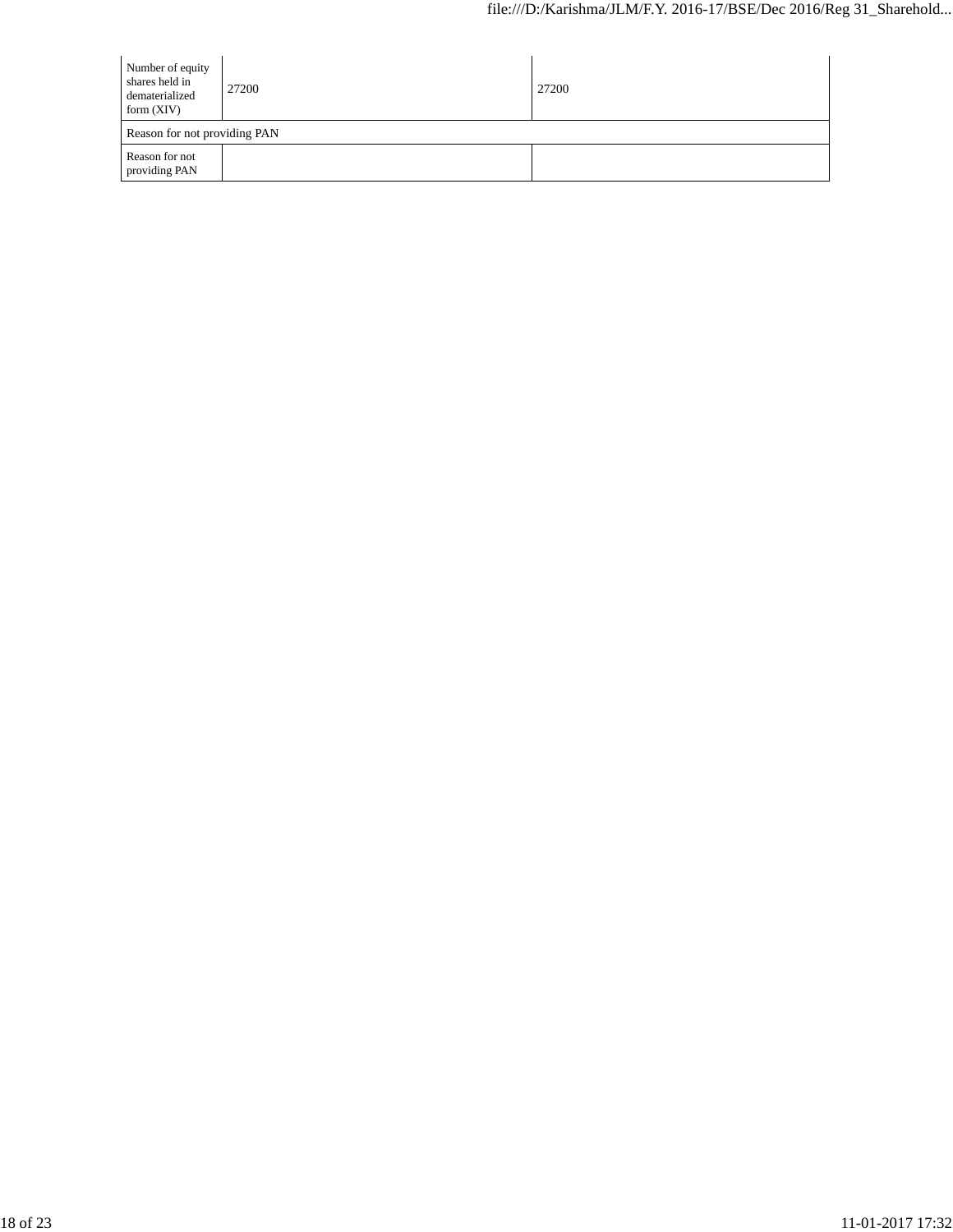|                                                                                                                                                                                      |                            |                                                               | Any Other (specify)                       |                 |                       |               |
|--------------------------------------------------------------------------------------------------------------------------------------------------------------------------------------|----------------------------|---------------------------------------------------------------|-------------------------------------------|-----------------|-----------------------|---------------|
| Searial No.                                                                                                                                                                          | $\mathbf{1}$               | $\mathfrak{2}$                                                | 3                                         | 4               | 5                     | 6             |
| Category                                                                                                                                                                             | <b>Bodies</b><br>Corporate | <b>Bodies Corporate</b>                                       | <b>Bodies Corporate</b>                   | $NRI-$<br>Repat | $NRI - Non-$<br>Repat | <b>Trusts</b> |
| Category / More<br>than 1 percentage                                                                                                                                                 | Category                   | More than 1 percentage of<br>shareholding                     | More than 1 percentage of<br>shareholding | Category        | Category              | Category      |
| Name of the<br>Shareholders (I)                                                                                                                                                      |                            | Perito Tessili Designs LLP                                    | Dalmia Securities Pvt. Ltd.               |                 |                       |               |
| PAN(II)                                                                                                                                                                              |                            | AAQFP8358G                                                    | AABCD1813G                                |                 |                       |               |
| No. of the<br>Shareholders (I)                                                                                                                                                       | 58                         | 1                                                             | 1                                         | 12              | 13                    | $\sqrt{2}$    |
| No. of fully paid<br>up equity shares<br>held (IV)                                                                                                                                   | 118438                     | 68000                                                         | 24896                                     | 256             | 1005                  | 990           |
| No. Of Partly<br>paid-up equity<br>shares held (V)                                                                                                                                   |                            |                                                               |                                           |                 |                       |               |
| No. Of shares<br>underlying<br>Depository<br>Receipts (VI)                                                                                                                           |                            |                                                               |                                           |                 |                       |               |
| Total nos. shares<br>held $(VII) =$<br>$(IV)+(V)+(VI)$                                                                                                                               | 118438                     | 68000                                                         | 24896                                     | 256             | 1005                  | 990           |
| Shareholding as a<br>% of total no. of<br>shares (calculated<br>as per SCRR,<br>1957) (VIII) As a<br>% of $(A+B+C2)$                                                                 | 8.68                       | 4.98                                                          | 1.82                                      | 0.02            | 0.07                  | 0.07          |
|                                                                                                                                                                                      |                            | Number of Voting Rights held in each class of securities (IX) |                                           |                 |                       |               |
| Class eg: X                                                                                                                                                                          | 118438                     | 68000                                                         | 24896                                     | 256             | 1005                  | 990           |
| Class eg:y                                                                                                                                                                           |                            |                                                               |                                           |                 |                       |               |
| Total                                                                                                                                                                                | 118438                     | 68000                                                         | 24896                                     | 256             | 1005                  | 990           |
| Total as a % of<br><b>Total Voting rights</b>                                                                                                                                        | 8.68                       | 4.98                                                          | 1.82                                      | $0.02\,$        | 0.07                  | 0.07          |
| No. Of Shares<br>Underlying<br>Outstanding<br>convertible<br>securities $(X)$                                                                                                        |                            |                                                               |                                           |                 |                       |               |
| No. of Shares<br>Underlying<br>Outstanding<br>Warrants (Xi)                                                                                                                          |                            |                                                               |                                           |                 |                       |               |
| No. Of Shares<br>Underlying<br>Outstanding<br>convertible<br>securities and No.<br>Of Warrants (Xi)<br>(a)                                                                           |                            |                                                               |                                           |                 |                       |               |
| Shareholding, as a<br>% assuming full<br>conversion of<br>convertible<br>securities (as a<br>percentage of<br>diluted share<br>capital) (XI)=<br>$(VII)+(X)$ As a %<br>of $(A+B+C2)$ | 8.68                       | 4.98                                                          | 1.82                                      | 0.02            | 0.07                  | 0.07          |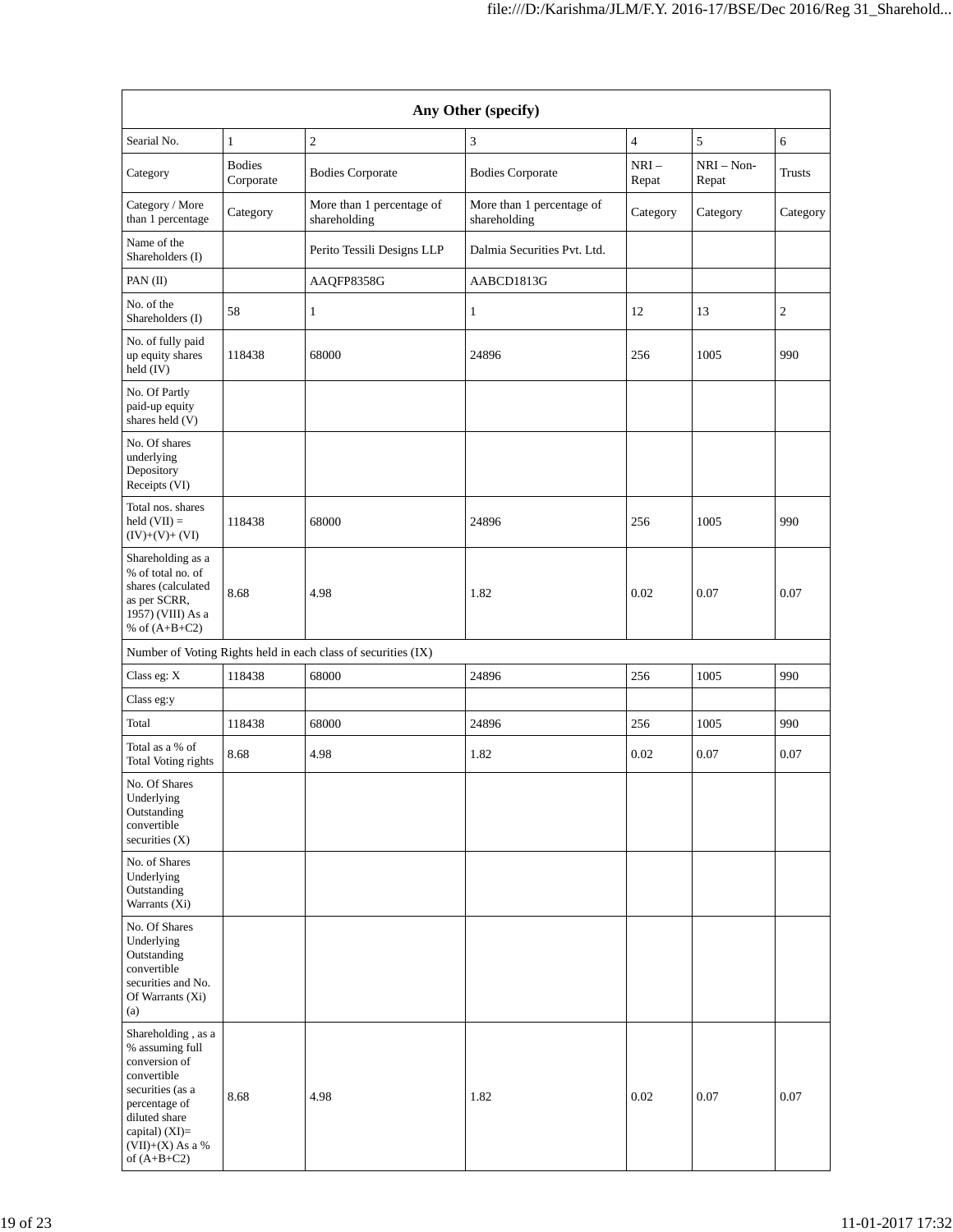| Number of Locked in shares (XII)                                     |        |       |       |     |     |     |
|----------------------------------------------------------------------|--------|-------|-------|-----|-----|-----|
| No. $(a)$                                                            |        |       |       |     |     |     |
| As a % of total<br>Shares held (b)                                   |        |       |       |     |     |     |
| Number of equity<br>shares held in<br>dematerialized<br>form $(XIV)$ | 118028 | 68000 | 24896 | 151 | 849 | 990 |
| Reason for not providing PAN                                         |        |       |       |     |     |     |
| Reason for not<br>providing PAN                                      |        |       |       |     |     |     |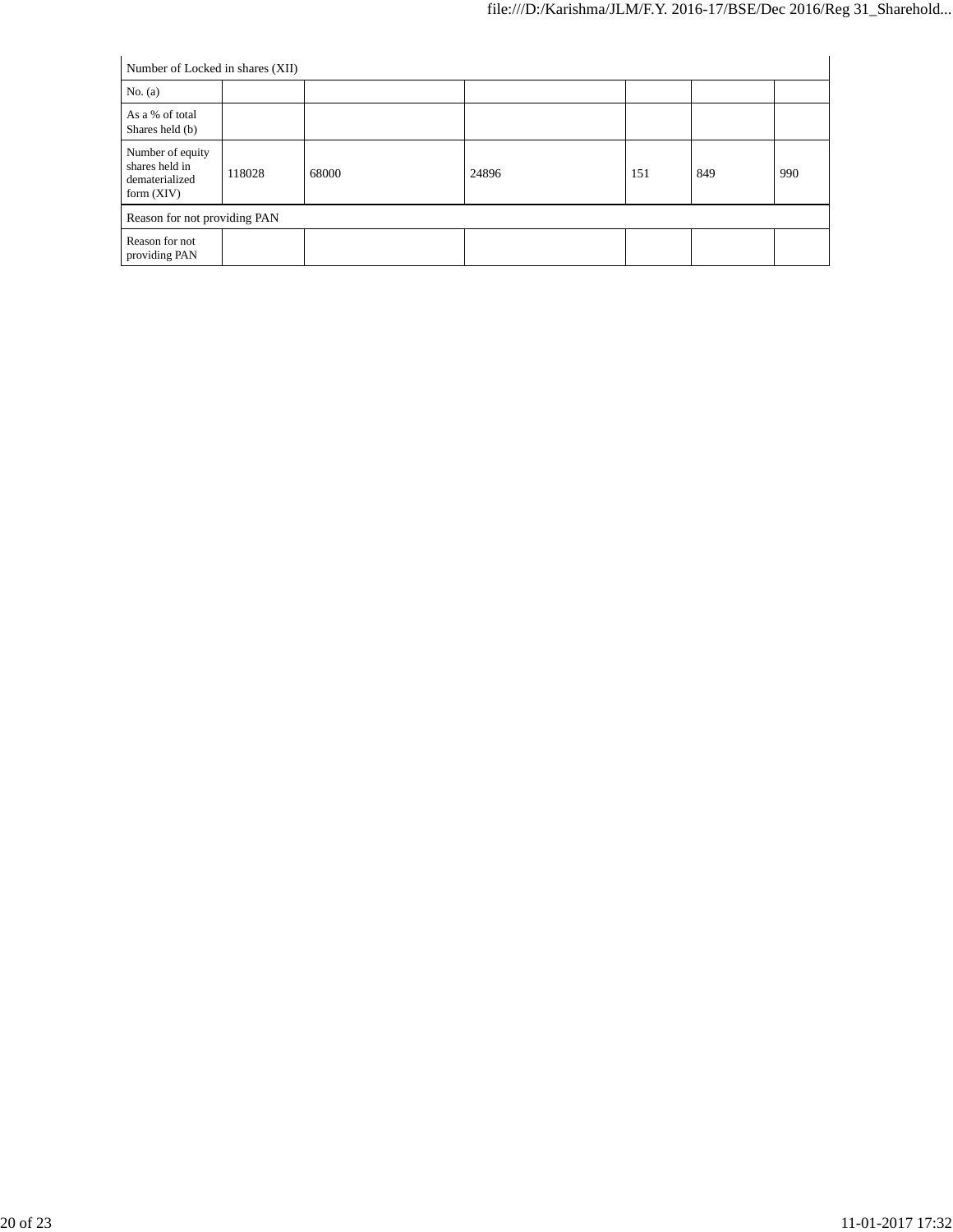| Any Other (specify)                                                                                                                                                                                                      |                                                               |  |  |  |
|--------------------------------------------------------------------------------------------------------------------------------------------------------------------------------------------------------------------------|---------------------------------------------------------------|--|--|--|
| Searial No.                                                                                                                                                                                                              |                                                               |  |  |  |
| Category                                                                                                                                                                                                                 |                                                               |  |  |  |
| Category / More<br>than 1 percentage                                                                                                                                                                                     |                                                               |  |  |  |
| Name of the<br>Shareholders (I)                                                                                                                                                                                          | Click here to go back                                         |  |  |  |
| PAN(II)                                                                                                                                                                                                                  | Total                                                         |  |  |  |
| No. of the<br>Shareholders (I)                                                                                                                                                                                           | 85                                                            |  |  |  |
| No. of fully paid<br>up equity shares<br>held (IV)                                                                                                                                                                       | 120689                                                        |  |  |  |
| No. Of Partly<br>paid-up equity<br>shares held (V)                                                                                                                                                                       |                                                               |  |  |  |
| No. Of shares<br>underlying<br>Depository<br>Receipts (VI)                                                                                                                                                               |                                                               |  |  |  |
| Total nos. shares<br>$held (VII) =$<br>$(IV)+(V)+(VI)$                                                                                                                                                                   | 120689                                                        |  |  |  |
| Shareholding as a<br>% of total no. of<br>shares (calculated<br>as per SCRR,<br>1957) (VIII) As a<br>% of $(A+B+C2)$                                                                                                     | 8.84                                                          |  |  |  |
|                                                                                                                                                                                                                          | Number of Voting Rights held in each class of securities (IX) |  |  |  |
| Class eg: X                                                                                                                                                                                                              | 120689                                                        |  |  |  |
| Class eg:y                                                                                                                                                                                                               |                                                               |  |  |  |
| Total                                                                                                                                                                                                                    | 120689                                                        |  |  |  |
| Total as a % of<br><b>Total Voting rights</b>                                                                                                                                                                            | 8.84                                                          |  |  |  |
| No. Of Shares<br>Underlying<br>Outstanding<br>convertible<br>securities $(X)$                                                                                                                                            |                                                               |  |  |  |
| No. of Shares<br>Underlying<br>Outstanding<br>Warrants (Xi)                                                                                                                                                              |                                                               |  |  |  |
| No. Of Shares<br>Underlying<br>Outstanding<br>convertible<br>securities and No.<br>Of Warrants (Xi)<br>(a)                                                                                                               |                                                               |  |  |  |
| Shareholding, as a<br>% assuming full<br>conversion of<br>convertible<br>securities (as a<br>percentage of<br>diluted share<br>capital) (XI)=<br>$(VII)+(X)$ As a %<br>of $(A+B+C2)$<br>Number of Locked in shares (XII) | 8.84                                                          |  |  |  |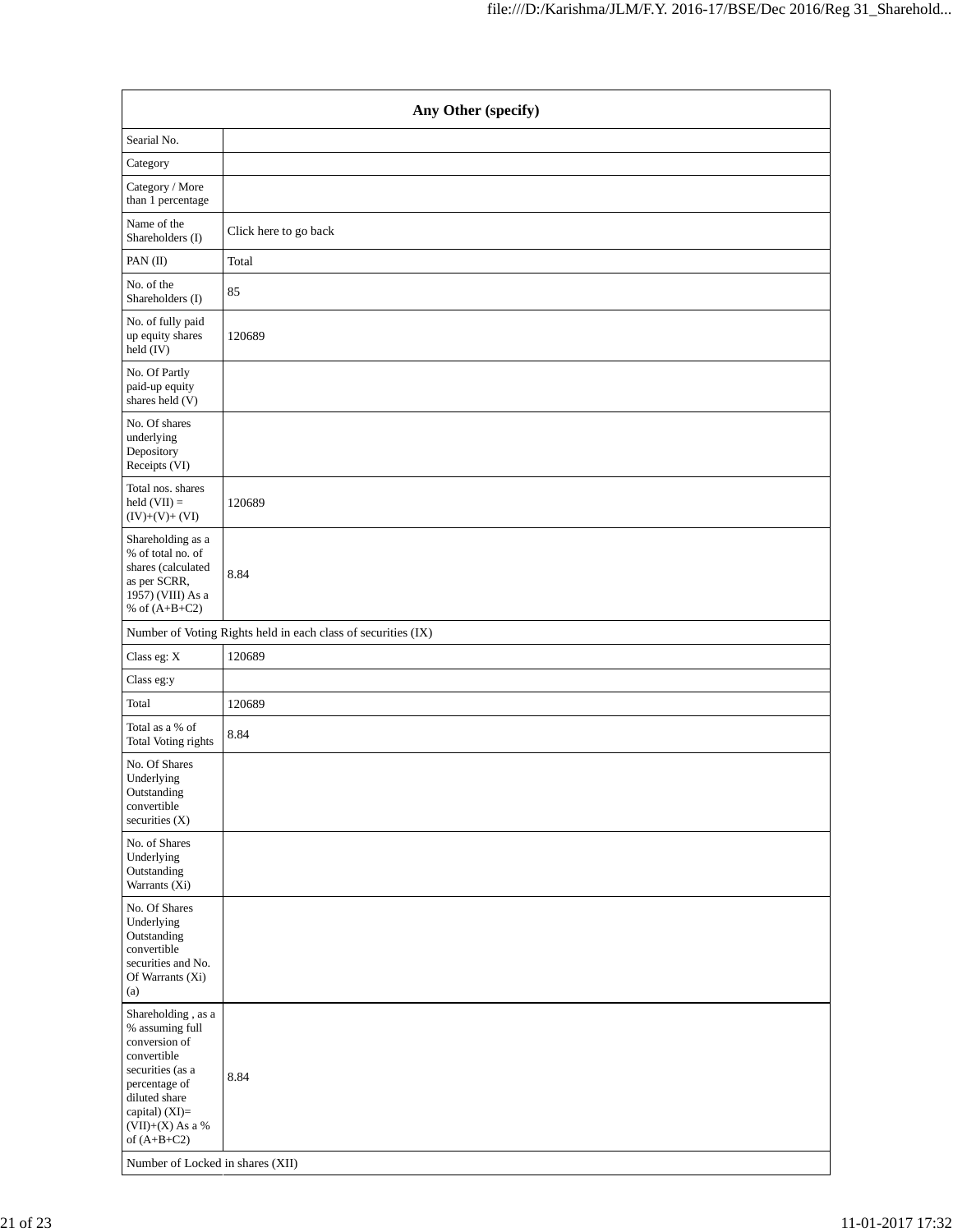| No. $(a)$                                                            |        |
|----------------------------------------------------------------------|--------|
| As a % of total<br>Shares held (b)                                   |        |
| Number of equity<br>shares held in<br>dematerialized<br>form $(XIV)$ | 120018 |
| Reason for not providing PAN                                         |        |
| Reason for not<br>providing PAN                                      |        |